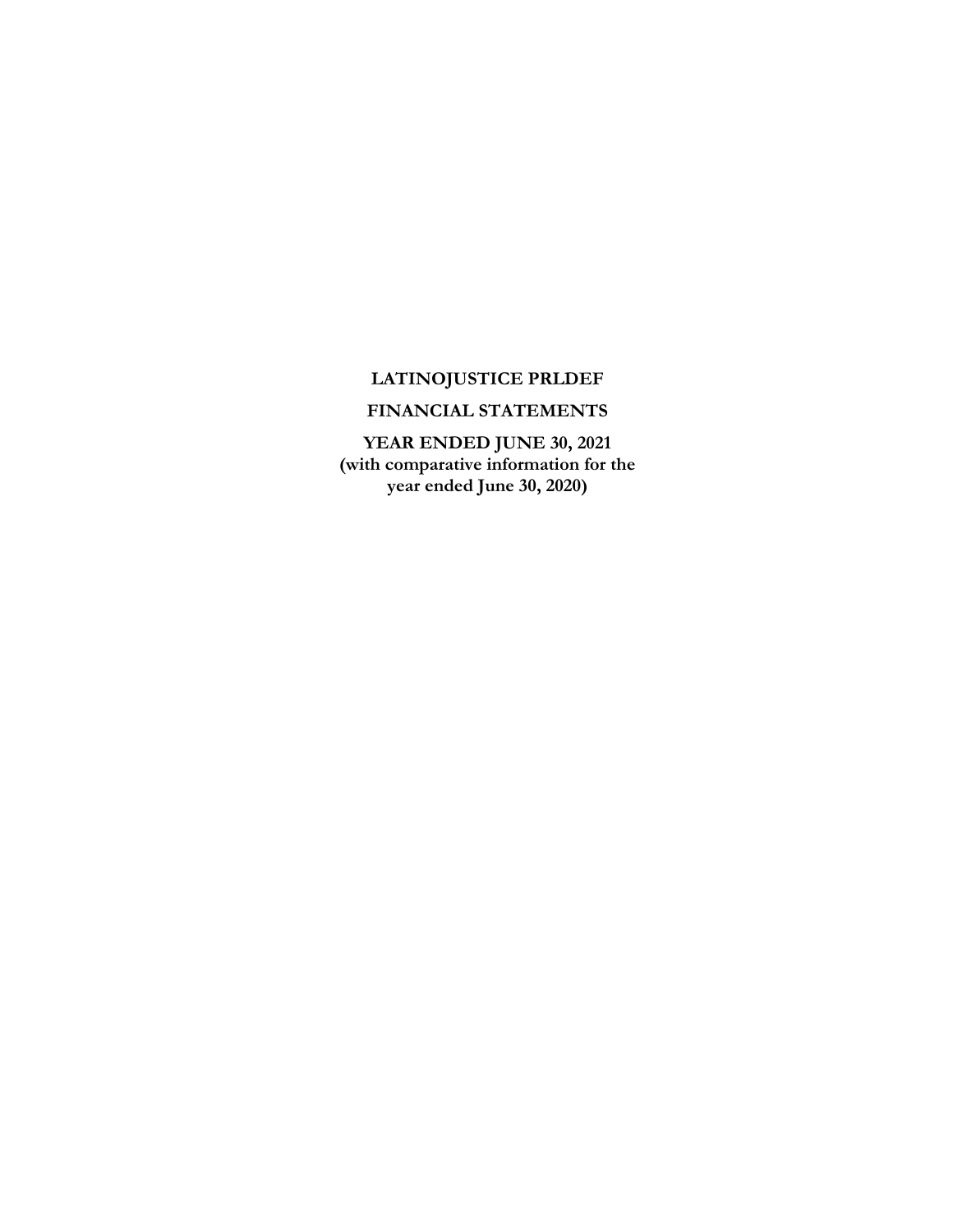# **LATINOJUSTICE PRLDEF FOR THE YEAR ENDED JUNE 30, 2021 (with comparative information for the year ended June 30, 2020)**

# **Table of Contents**

|                                         | <u>Page</u> |
|-----------------------------------------|-------------|
| <b>Independent Auditor's Report</b>     | $1 - 2$     |
| <b>Financial Statements</b>             |             |
| Statement of Financial Position         | 3           |
| <b>Statement of Activities</b>          | 4           |
| <b>Statement of Functional Expenses</b> | 5           |
| <b>Statement of Cash Flows</b>          | 6           |
| Notes to Financial Statements           | $7 - 21$    |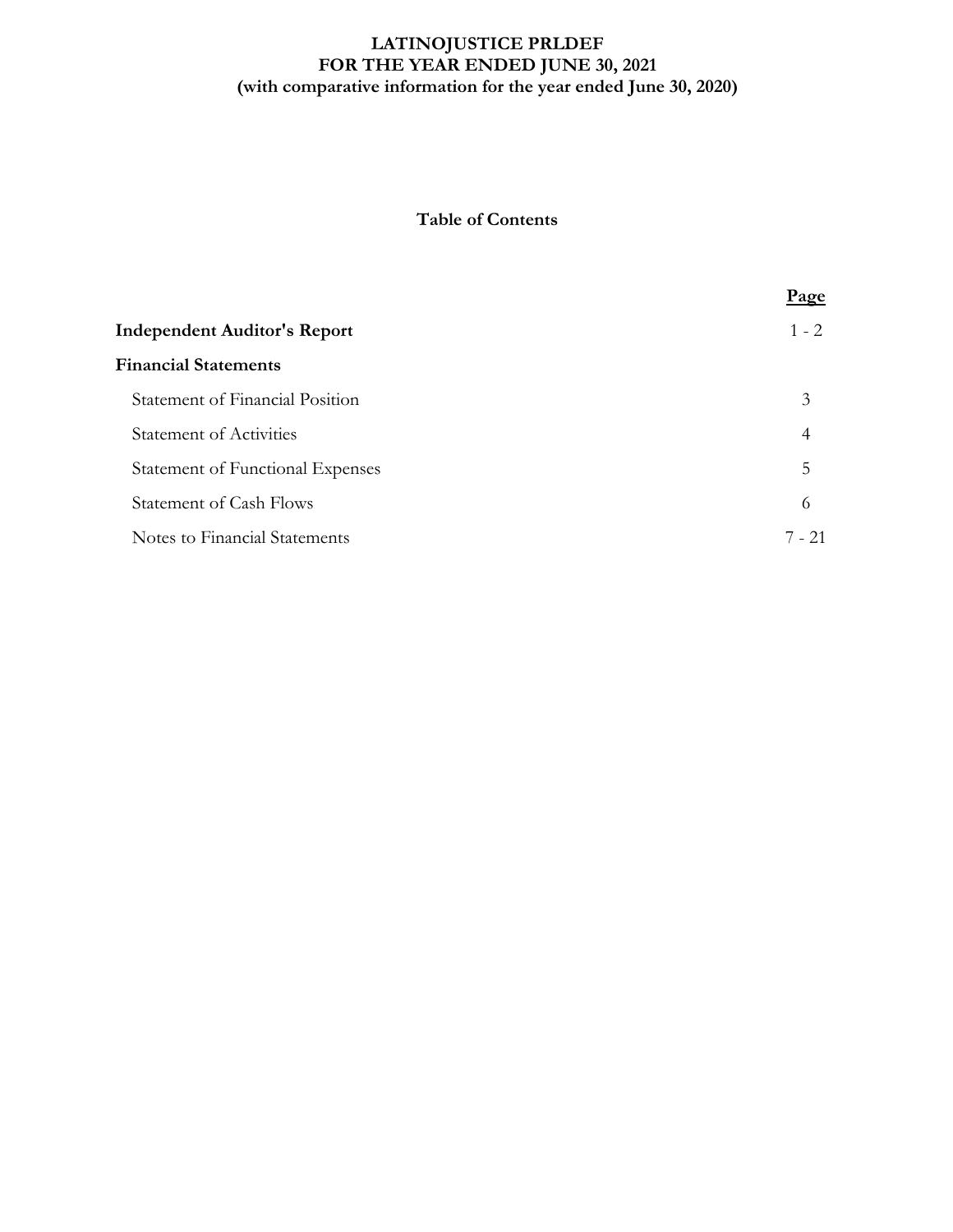

Citrin Cooperman & Company, LLP Certified Public Accountants

10 Forbes Road West Braintree, MA 02184 T 781.356.2000 F 781.356.5450 citrincooperman.com

# **INDEPENDENT AUDITOR'S REPORT**

To the Board of Directors LatinoJustice PRLDEF

We have audited the accompanying financial statements of LatinoJustice PRLDEF (a nonprofit organization), which comprise the statement of financial position as of June 30, 2021, and the related statements of activities, functional expenses, and cash flows for the year then ended, and the related notes to the financial statements.

### **Management's Responsibility for the Financial Statements**

Management is responsible for the preparation and fair presentation of these financial statements in accordance with accounting principles generally accepted in the United States of America; this includes the design, implementation, and maintenance of internal control relevant to the preparation and fair presentation of financial statements that are free from material misstatement, whether due to fraud or error.

### **Auditor's Responsibility**

Our responsibility is to express an opinion on these financial statements based on our audit. We conducted our audit in accordance with auditing standards generally accepted in the United States of America. Those standards require that we plan and perform the audit to obtain reasonable assurance about whether the financial statements are free from material misstatement.

An audit involves performing procedures to obtain audit evidence about the amounts and disclosures in the financial statements. The procedures selected depend on the auditor's judgment, including the assessment of the risks of material misstatement of the financial statements, whether due to fraud or error. In making those risk assessments, the auditor considers internal control relevant to the entity's preparation and fair presentation of the financial statements in order to design audit procedures that are appropriate in the circumstances, but not for the purpose of expressing an opinion on the effectiveness of the entity's internal control. Accordingly, we express no such opinion. An audit also includes evaluating the appropriateness of accounting policies used and the reasonableness of significant accounting estimates made by management, as well as evaluating the overall presentation of the financial statements.

We believe that the audit evidence we have obtained is sufficient and appropriate to provide a basis for our audit opinion.

<sup>&</sup>quot;Citrin Cooperman" is the brand under which Citrin Cooperman & Company, LLP, a licensed independent CPA firm, and Citrin Cooperman Advisors LLC serve clients' business needs. The two firms operate as separate legal entities in an alternative practice structure. Citrin Cooperman is an independent member of Moore North America, which is itself a regional member of Moore Global Network Limited (MGNL).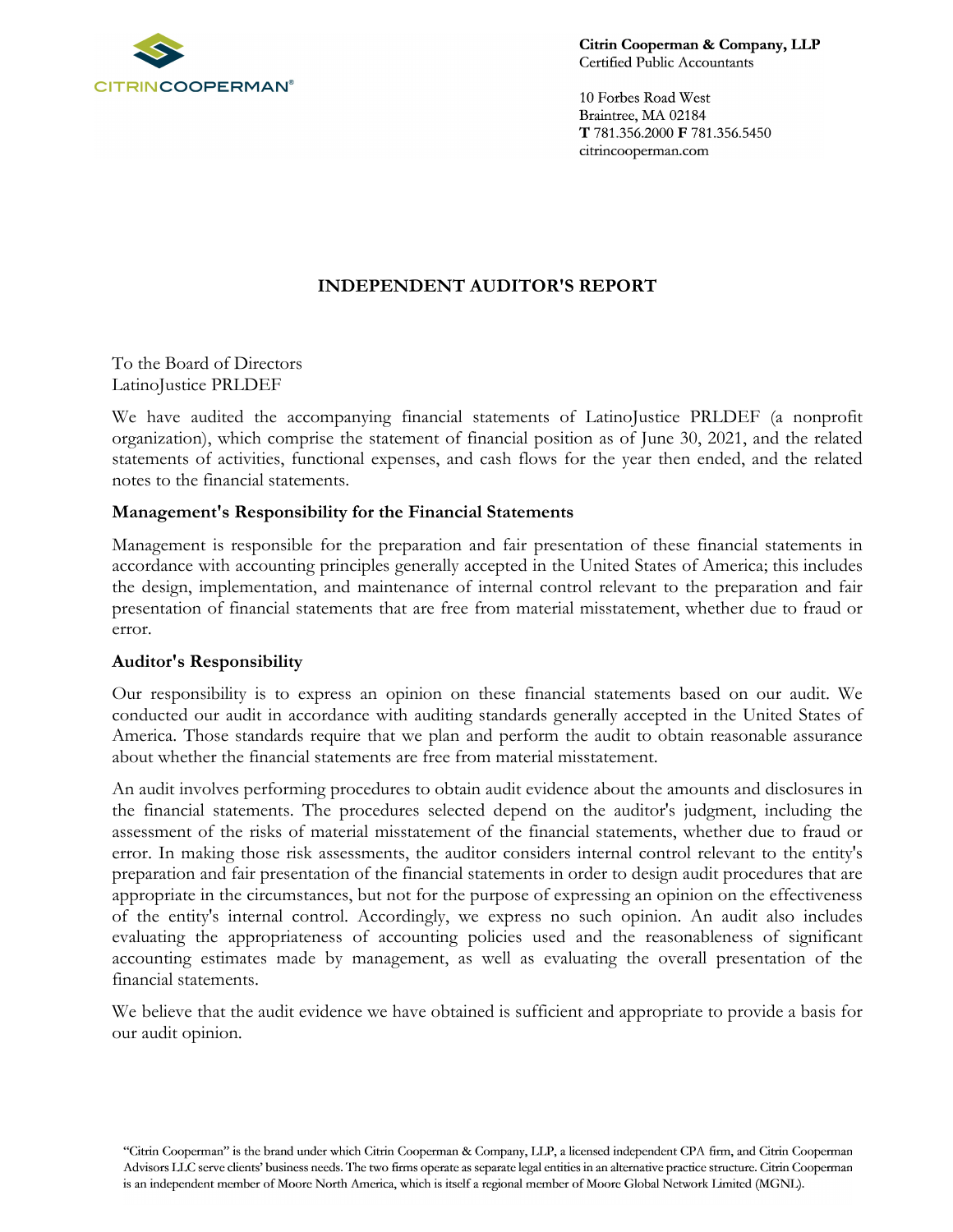

#### **Opinion**

In our opinion, the financial statements referred to above present fairly, in all material respects, the financial position of LatinoJustice PRLDEF as of June 30, 2021, and the changes in its net assets and its cash flows for the year then ended in accordance with accounting principles generally accepted in the United States of America.

#### **Report on Summarized Comparative Information**

We have previously audited LatinoJustice PRLDEF's 2020 financial statements, and we expressed an unmodified audit opinion on those audited financial statements in our report dated March 31, 2021. In our opinion, the summarized comparative information presented herein as of and for the year ended June 30, 2020, is consistent, in all material respects, with the audited financial statements from which it has been derived.

OOPermand Compony, LEF

Braintree, Massachusetts January 21, 2022

"Citrin Cooperman" is the brand under which Citrin Cooperman & Company, LLP, a licensed independent CPA firm, and Citrin Cooperman Advisors LLC serve clients' business needs. The two firms operate as separate legal entities in an alternative practice structure. Citrin Cooperman is an independent member of Moore North America, which is itself a regional member of Moore Global Network Limited (MGNL).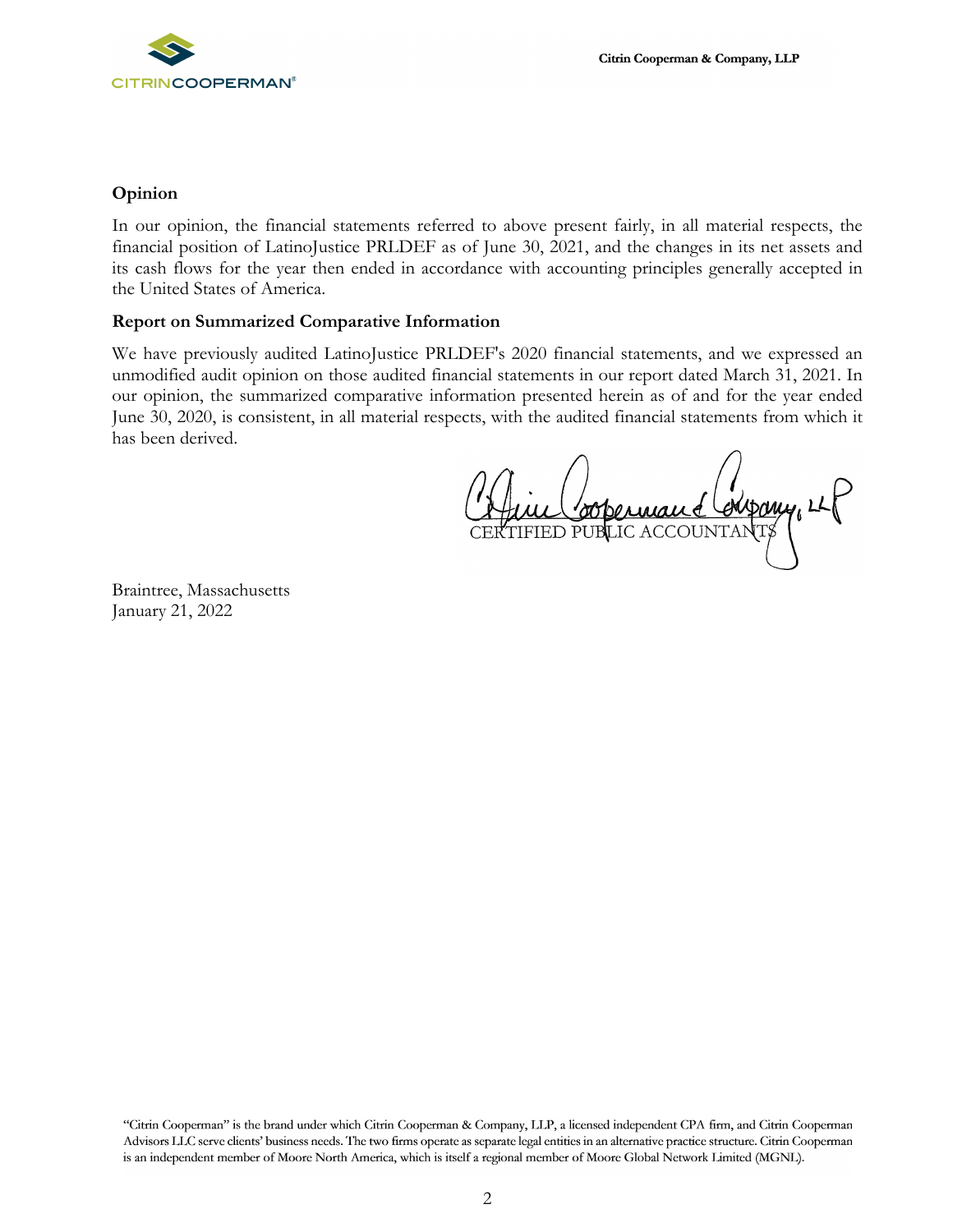# **LATINOJUSTICE PRLDEF STATEMENT OF FINANCIAL POSITION JUNE 30, 2021 (with comparative information as of June 30, 2020)**

|                                                                                                                                                                                    | 2021                                           |              | 2020                                        |
|------------------------------------------------------------------------------------------------------------------------------------------------------------------------------------|------------------------------------------------|--------------|---------------------------------------------|
| <b>ASSETS</b>                                                                                                                                                                      |                                                |              |                                             |
| Cash and cash equivalents:<br>Cash available for use in operations (inclusive of \$647,210 in 2021<br>and \$138,815 in 2020 of cash operating reserves)<br>Certificates of deposit | \$<br>1,624,835<br>3,500,000                   | $\mathbb{S}$ | 4,566,277<br>900,000                        |
| Total cash and cash equivalents                                                                                                                                                    | 5,124,835                                      |              | 5,466,277                                   |
| Investments<br>Contributions and other receivables, net<br>Prepaid expenses and other assets<br>Property and equipment, net                                                        | 9,612,854<br>2,039,378<br>127,046<br>2,169,705 |              | 5,192,790<br>682,825<br>89,452<br>2,472,711 |
| <b>TOTAL ASSETS</b>                                                                                                                                                                | 19,073,818                                     | S.           | 13,904,055                                  |
| <b>LIABILITIES AND NET ASSETS</b>                                                                                                                                                  |                                                |              |                                             |
| Liabilities:<br>Accounts payable and accrued expenses<br>Refundable advance - Paycheck Protection Program (Note 16)<br>Other liabilities                                           | \$<br>334,881<br>107,727<br>38,248             | $\$\$        | 380,072<br>147,151<br>24,173                |
| Total liabilities                                                                                                                                                                  | 480,856                                        |              | 551,396                                     |
| Commitments and contingencies (Notes 11 and 16)                                                                                                                                    |                                                |              |                                             |
| Net assets:<br>Without donor restrictions:<br>Operating fund<br>Board-designated operating reserve                                                                                 | 8,439,629<br>5,396,414                         |              | 7,481,562<br>4,709,432                      |
| Total net assets without donor restrictions                                                                                                                                        | 13,836,043                                     |              | 12,190,994                                  |
| With donor restrictions                                                                                                                                                            | 4,756,919                                      |              | <u>1,161,665</u>                            |
| Total net assets                                                                                                                                                                   | 18,592,962                                     |              | 13,352,659                                  |
| <b>TOTAL LIABILITIES AND NET ASSETS</b>                                                                                                                                            | 19,073,818                                     |              | 13,904,055                                  |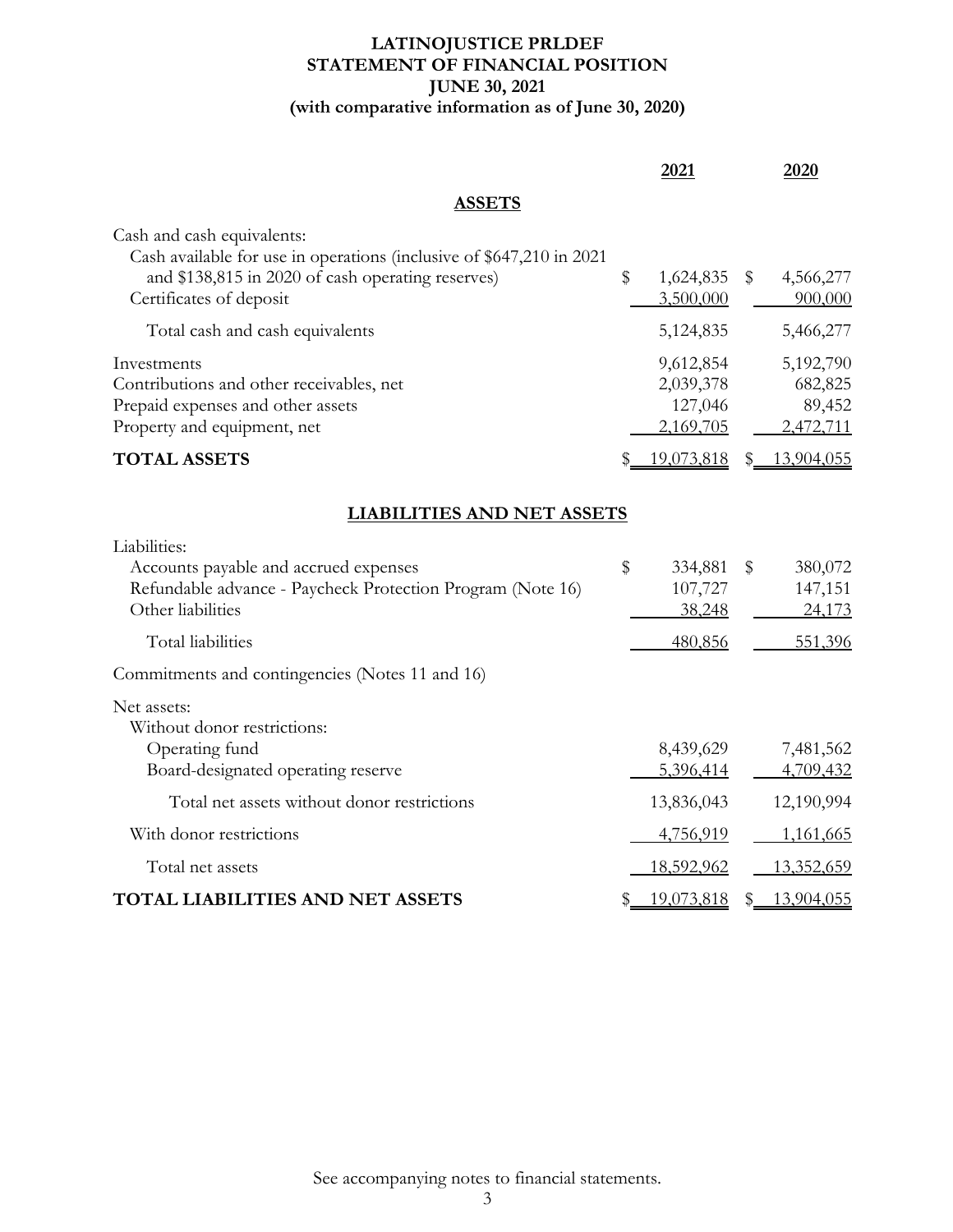# **LATINOJUSTICE PRLDEF STATEMENT OF ACTIVITIES FOR THE YEAR ENDED JUNE 30, 2021**

# **(with summarized comparative financial information for the year ended June 30, 2020)**

|                                                 | 2021                              |           |              |            |    | 2020       |                 |      |              |  |            |
|-------------------------------------------------|-----------------------------------|-----------|--------------|------------|----|------------|-----------------|------|--------------|--|------------|
|                                                 | <b>Without Donor Restrictions</b> |           |              |            |    |            |                 |      |              |  |            |
|                                                 |                                   |           |              | Board-     |    |            |                 |      |              |  |            |
|                                                 |                                   |           |              | Designated |    |            |                 |      |              |  |            |
|                                                 |                                   | Operating |              | Operating  |    |            | With Donor      |      |              |  | Summarized |
|                                                 |                                   | Fund      |              | Reserve    |    | Total      | Restrictions    |      | Total        |  | Total      |
| Support and revenue:                            |                                   |           |              |            |    |            |                 |      |              |  |            |
| Contributions                                   | $\$\,$                            | 580,747   | $\mathbb{S}$ |            | \$ | 580,747    | \$<br>6,585,979 | - \$ | 7,166,726 \$ |  | 6,008,595  |
| Grant revenue (Note 16)                         |                                   | 580,515   |              |            |    | 580,515    |                 |      | 580,515      |  | 627,718    |
| Event revenue, net of direct donor benefits of  |                                   |           |              |            |    |            |                 |      |              |  |            |
| \$72,700 in 2021 and \$170,617 in 2020          |                                   | 493,274   |              |            |    | 493,274    |                 |      | 493,274      |  | 479,309    |
| Donated services                                |                                   | 91,861    |              |            |    | 91,861     |                 |      | 91,861       |  |            |
| Legal fees recovered, net                       |                                   | 240,750   |              |            |    | 240,750    |                 |      | 240,750      |  | 872,616    |
| Education fees for service                      |                                   | 23,855    |              |            |    | 23,855     |                 |      | 23,855       |  | 16,995     |
| Interest and dividend income                    |                                   | 60,383    |              | 103,909    |    | 164,292    |                 |      | 164,292      |  | 144,266    |
| Net appreciation of investments                 |                                   | 410,455   |              | 796,417    |    | 1,206,872  |                 |      | 1,206,872    |  | 80,389     |
| Net assets released from donor restrictions and |                                   |           |              |            |    |            |                 |      |              |  |            |
| designations                                    |                                   | 3,204,069 |              | (213, 344) |    | 2,990,725  | (2,990,725)     |      |              |  |            |
| Total support and revenue                       |                                   | 5,685,909 |              | 686,982    |    | 6,372,891  | 3,595,254       |      | 9,968,145    |  | 8,229,888  |
| Expenses:                                       |                                   |           |              |            |    |            |                 |      |              |  |            |
| Program services:                               |                                   |           |              |            |    |            |                 |      |              |  |            |
| Litigation                                      |                                   | 2,394,499 |              |            |    | 2,394,499  |                 |      | 2,394,499    |  | 2,202,928  |
| Education                                       |                                   | 315,204   |              |            |    | 315,204    |                 |      | 315,204      |  | 313,743    |
| Advocacy, community outreach and communications |                                   | 1,076,558 |              |            |    | 1,076,558  |                 |      | 1,076,558    |  | 1,122,196  |
| Total program services                          |                                   | 3,786,261 |              |            |    | 3,786,261  |                 |      | 3,786,261    |  | 3,638,867  |
| Supporting services:                            |                                   |           |              |            |    |            |                 |      |              |  |            |
| Administrative and general                      |                                   | 624,696   |              |            |    | 624,696    |                 |      | 624,696      |  | 527,234    |
| Development                                     |                                   | 316,885   |              |            |    | 316,885    |                 |      | 316,885      |  | 371,272    |
| Total supporting services                       |                                   | 941,581   |              |            |    | 941,581    |                 |      | 941,581      |  | 898,506    |
| Total expenses                                  |                                   | 4,727,842 |              |            |    | 4,727,842  |                 |      | 4,727,842    |  | 4,537,373  |
| Changes in net assets                           |                                   | 958,067   |              | 686,982    |    | 1,645,049  | 3,595,254       |      | 5,240,303    |  | 3,692,515  |
| Net assets - beginning                          |                                   | 7,481,562 |              | 4,709,432  |    | 12,190,994 | 1,161,665       |      | 13,352,659   |  | 9,660,144  |
| <b>NET ASSETS - ENDING</b>                      |                                   | 8,439,629 |              | 5,396,414  |    | 13,836,043 | 4,756,919       |      | 18,592,962   |  | 13,352,659 |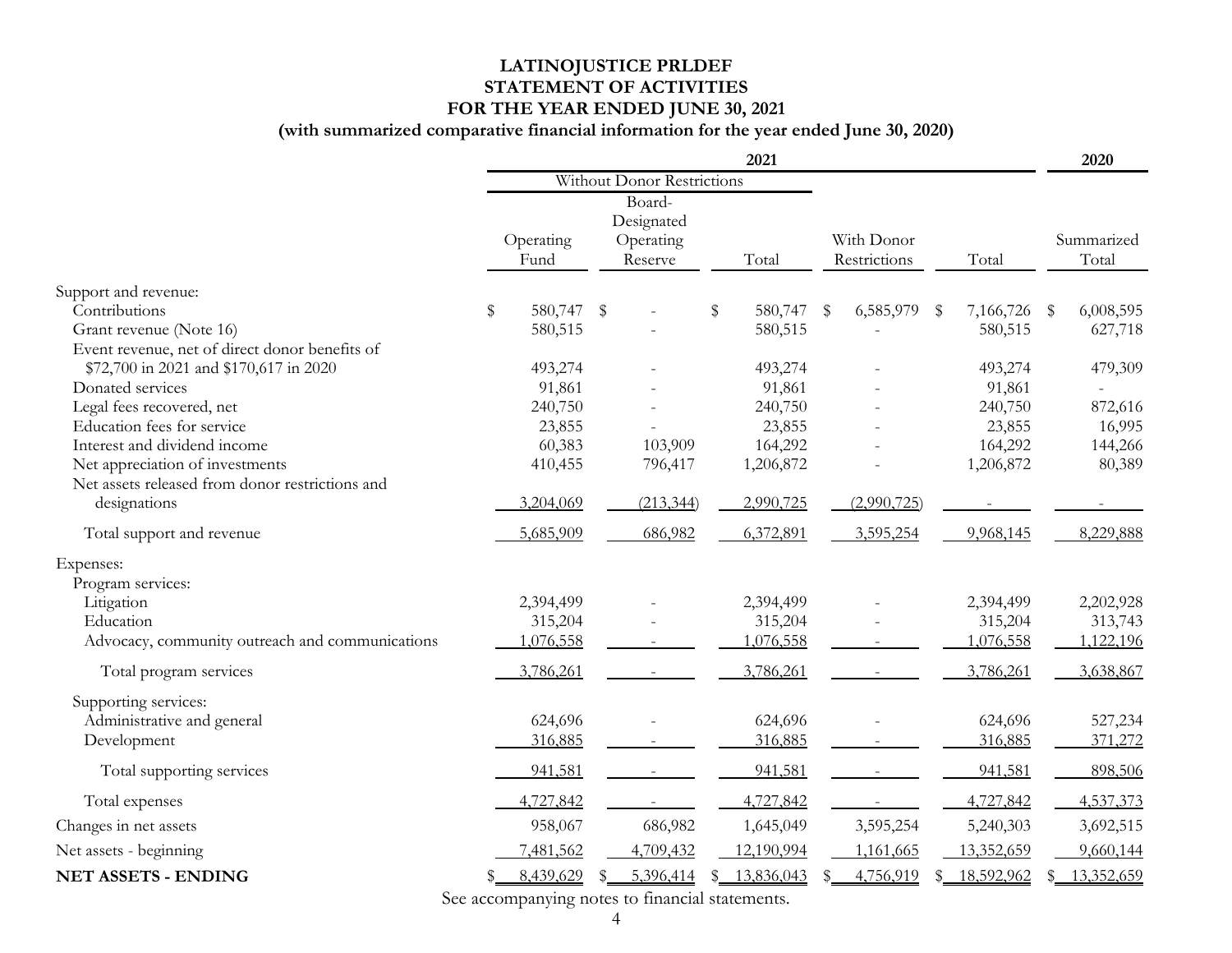# **LATINOJUSTICE PRLDEF STATEMENT OF FUNCTIONAL EXPENSES FOR THE YEAR ENDED JUNE 30, 2021**

# **(with summarized comparative financial information for the year ended June 30, 2020)**

|                                                                                 | 2021             |                                                |                                                                    |                              |                               |             |                                 | 2020                           |                 |                           |
|---------------------------------------------------------------------------------|------------------|------------------------------------------------|--------------------------------------------------------------------|------------------------------|-------------------------------|-------------|---------------------------------|--------------------------------|-----------------|---------------------------|
|                                                                                 |                  | Program Services<br><b>Supporting Services</b> |                                                                    |                              |                               |             |                                 |                                |                 |                           |
|                                                                                 | Litigation       |                                                | Advocacy,<br>Community<br>Outreach and<br>Education Communications | Total<br>Program<br>Services | Administrative<br>and General | Development | Total<br>Supporting<br>Services | Direct<br>Benefit to<br>Donors | Total           | Summarized<br>Total       |
| Salaries and benefits                                                           | $$1,660,991$ \\$ | 219,803 \$                                     | 611,372                                                            | $$2,492,166$ \\$             | 362,634 \$                    | 224,782 \$  | 587,416 \$                      | $\overline{\phantom{a}}$       | $$3,079,582$ \$ | 3,135,047                 |
| Occupancy                                                                       | 136,466          | 19,236                                         | 89,187                                                             | 244,889                      | 38,473                        | 24,732      | 63,205                          | $\overline{\phantom{a}}$       | 308,094         | 307,822                   |
| Professional fees                                                               | 206,031          | 7,482                                          | 132,415                                                            | 345,928                      | 130,322                       | 18,733      | 149,055                         | $\overline{\phantom{a}}$       | 494,983         | 459,677                   |
| Telephone                                                                       | 11,627           | 1,966                                          | 8,037                                                              | 21,630                       | 3,933                         | 2,528       | 6,461                           | $\overline{\phantom{a}}$       | 28,091          | 18,704                    |
| Office                                                                          | 5,949            | 747                                            | 3,592                                                              | 10,288                       | 2,467                         | 960         | 3,427                           | $\overline{\phantom{a}}$       | 13,715          | 12,455                    |
| Non-capital equipment                                                           | 35,086           | 5,934                                          | 24,252                                                             | 65,272                       | 11,868                        | 7,629       | 19,497                          | $\overline{\phantom{a}}$       | 84,769          | 81,054                    |
| Publications                                                                    | 29,170           | 736                                            | 3,007                                                              | 32,913                       | 1,471                         | 946         | 2,417                           | $\overline{\phantom{a}}$       | 35,330          | 28,132                    |
| Expert fees and court costs                                                     | 24,013           |                                                |                                                                    | 24,013                       |                               |             | $\overline{a}$                  | $\overline{\phantom{a}}$       | 24,013          | 8,083                     |
| Travel, conferences, meetings                                                   |                  |                                                |                                                                    |                              |                               |             |                                 |                                |                 |                           |
| and other miscellaneous                                                         | 31,750           | 29,346                                         | 33,123                                                             | 94,219                       | 7,779                         | 4,886       | 12,665                          | 60,139                         | 167,023         | 291,801                   |
| Marketing and cultivation                                                       | 33,853           | 942                                            | 77,730                                                             | 112,525                      | 17,821                        | 2,168       | 19,989                          | 12,561                         | 145,075         | 62,207                    |
| Bad debt                                                                        | 10,347           | 1,750                                          | 7,153                                                              | 19,250                       | 3,500                         | 2,250       | 5,750                           | $\overline{\phantom{a}}$       | 25,000          |                           |
| Depreciation                                                                    | 125,413          | 21,211                                         | 86,690                                                             | 233,314                      | 42,421                        | 27,271      | 69,692                          | $\overline{\phantom{a}}$       | 303,006         | 303,008                   |
| Donated services                                                                | 83,803           | 6,051                                          |                                                                    | 89,854                       | 2,007                         |             | 2,007                           |                                | 91,861          |                           |
|                                                                                 | 2,394,499        | 315,204                                        | 1,076,558                                                          | 3,786,261                    | 624,696                       | 316,885     | 941,581                         | 72,700                         | 4,800,542       | 4,707,990                 |
| Less: expenses included with<br>event revenue on the<br>statement of activities |                  |                                                |                                                                    |                              |                               |             |                                 | (72,700)                       | (72,700)        | (170, 617)                |
| <b>TOTAL EXPENSES</b>                                                           | \$2,394,499      | \$315,204                                      | 1,076,558<br>-S                                                    | \$3,786,261                  | 624,696<br>$\frac{1}{2}$      | 316,885     | \$ 941,581                      |                                |                 | $$4,727,842$ $$4,537,373$ |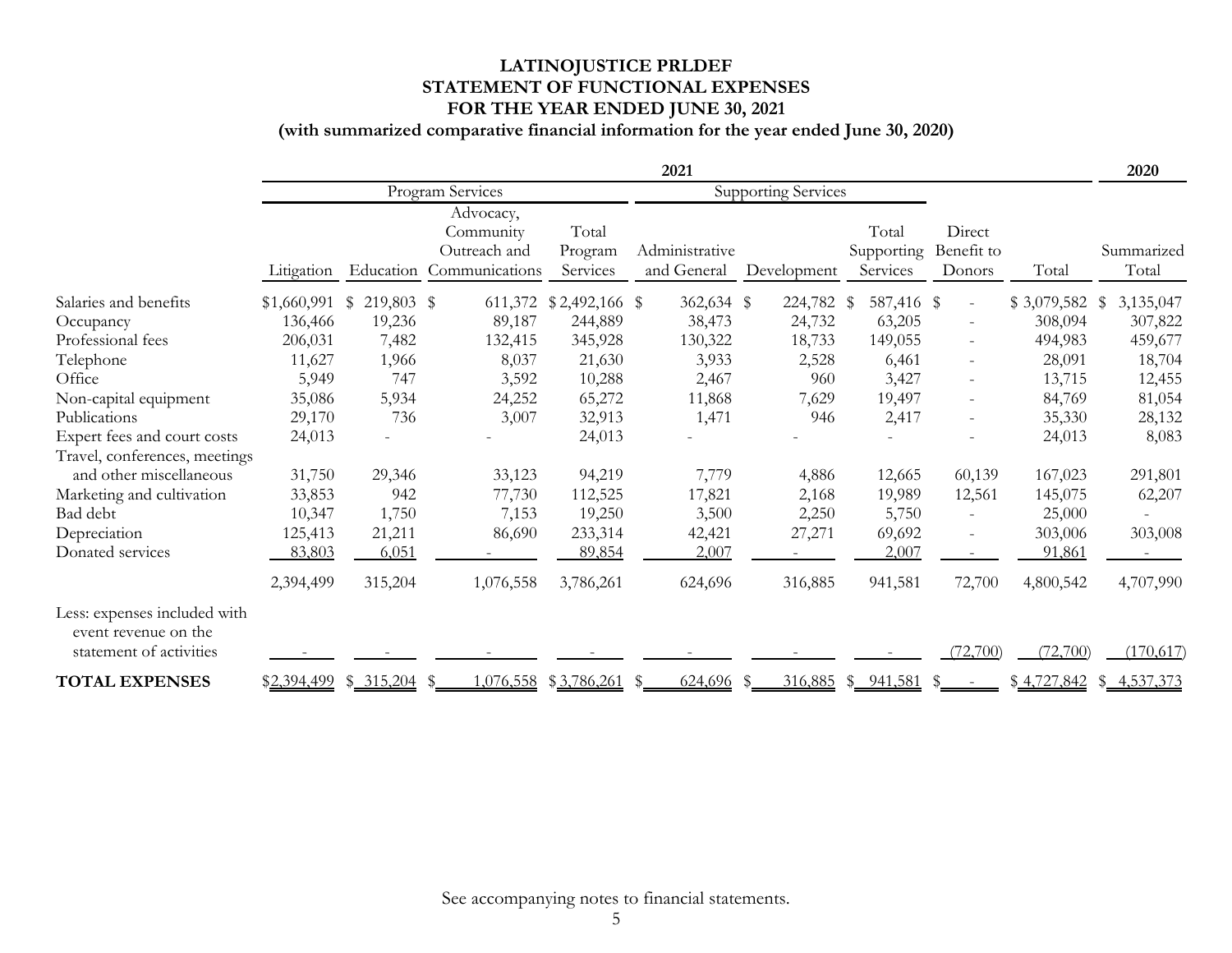# **LATINOJUSTICE PRLDEF STATEMENT OF CASH FLOWS FOR THE YEAR ENDED JUNE 30, 2021 (with comparative information as of June 30, 2020)**

|                                                            | 2021            | 2020                     |
|------------------------------------------------------------|-----------------|--------------------------|
| Cash flows from operating activities:                      |                 |                          |
| Changes in operating net assets                            | \$<br>5,240,303 | 3,692,515<br>$\mathbb S$ |
| Adjustments to reconcile changes in net assets to net cash |                 |                          |
| provided by operating activities:                          |                 |                          |
| Depreciation                                               | 303,006         | 303,008                  |
| Bad debt expense                                           | 25,000          |                          |
| Donated securities                                         | (4, 833)        | (4,190)                  |
| Net unrealized gains on investments                        | (1,206,872)     | (80, 389)                |
| Changes in operating assets and liabilities:               |                 |                          |
| Contributions and other receivables                        | (1,381,553)     | (41,940)                 |
| Prepaid expenses and other assets                          | (37, 594)       | 488,552                  |
| Accounts payable and accrued expenses                      | (45, 191)       | (320,776)                |
| Refundable advance - Paycheck Protection Program           | (39, 424)       | 147,151                  |
| Other liabilities                                          | 14,075          | 3,457                    |
| Net cash provided by operating activities                  | 2,866,917       | 4,187,388                |
| Cash flows from investing activities:                      |                 |                          |
| Proceeds from sales of investments                         | 2,082,998       | 1,231,817                |
| Purchases of investments                                   | (5,291,357)     | (1,985,386)              |
| Net cash used in investing activities                      | (3,208,359)     | <u>(753,569)</u>         |
| Net increase (decrease) in cash and cash equivalents       | (341, 442)      | 3,433,819                |
| Cash and cash equivalents - beginning                      | 5,466,277       | 2,032,458                |
| CASH AND CASH EQUIVALENTS - ENDING                         | 5,124,835       | 5,466,277<br>SS.         |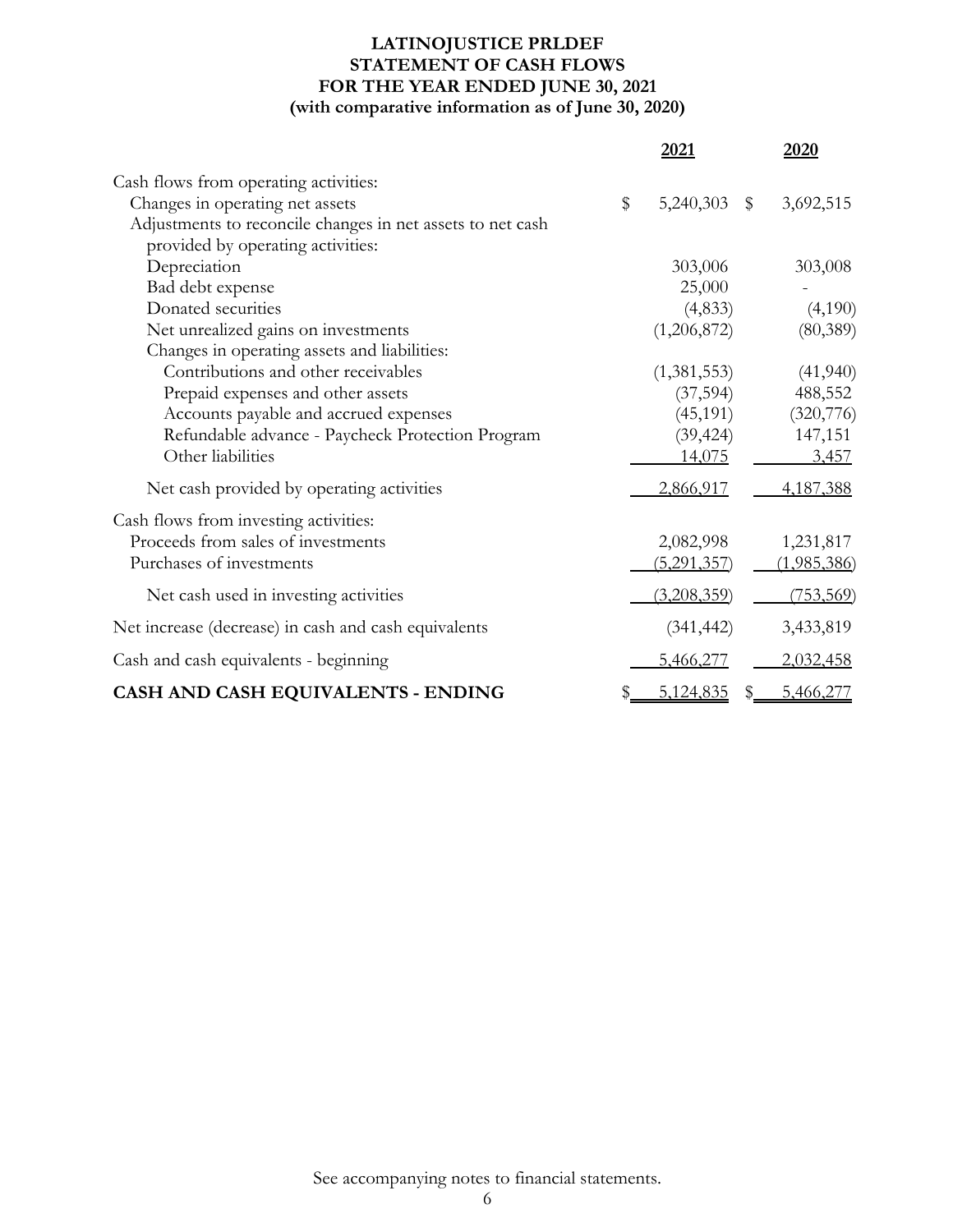### **NOTE 1. ORGANIZATION AND NATURE OF OPERATIONS**

LatinoJustice PRLDEF (the "Organization") is a national civil rights organization. The Organization was founded in 1972 to protect the civil and human rights of Puerto Ricans and the wider Latino community and to ensure their equal protection under the law.

The Organization accomplishes its mission through litigation, education and advocacy programs. The Organization is also involved in non-litigation activities and works in coalitions to tackle the very serious social and economic conditions plaguing Latinos.

### **NOTE 2. SUMMARY OF SIGNIFICANT ACCOUNTING POLICIES**

### Basis of Financial Statements

The financial statements of the Organization have been prepared in accordance with accounting principles generally accepted in the United States of America ("U.S. GAAP"), which require the Organization to report information regarding its financial position and activities according to the following net assets classifications:

*Net Assets without Donor Restrictions* - Net assets available for use in general operations and not subject to donor (or certain grantor) restrictions.

The board of directors established an operating reserve to provide an internal source of funds to serve as reserves for programs and operations.

*Net Assets with Donor Restrictions* - Net assets subject to donor-imposed restrictions. Some donor-imposed restrictions are temporary in nature, such as those that will be met by the passage of time or other events specified by the donor. Other donor-imposed restrictions are perpetual in nature, where the donor stipulates that resources be maintained in perpetuity. Donor-imposed restrictions are released when a restriction expires, that is, when the stipulated time has elapsed, when the stipulated purpose for which the resource was restricted has been fulfilled, or both, and reported in the accompanying statement of activities as "Net assets released from restrictions and designations."

### Use of Estimates

The preparation of financial statements in conformity with U.S. GAAP requires management to make estimates and assumptions that affect the reported amounts of assets and liabilities and the disclosure of contingent assets and liabilities at the date of the financial statements, and the reported amounts of revenues and expenses during the reporting period. Actual results could differ from those estimates.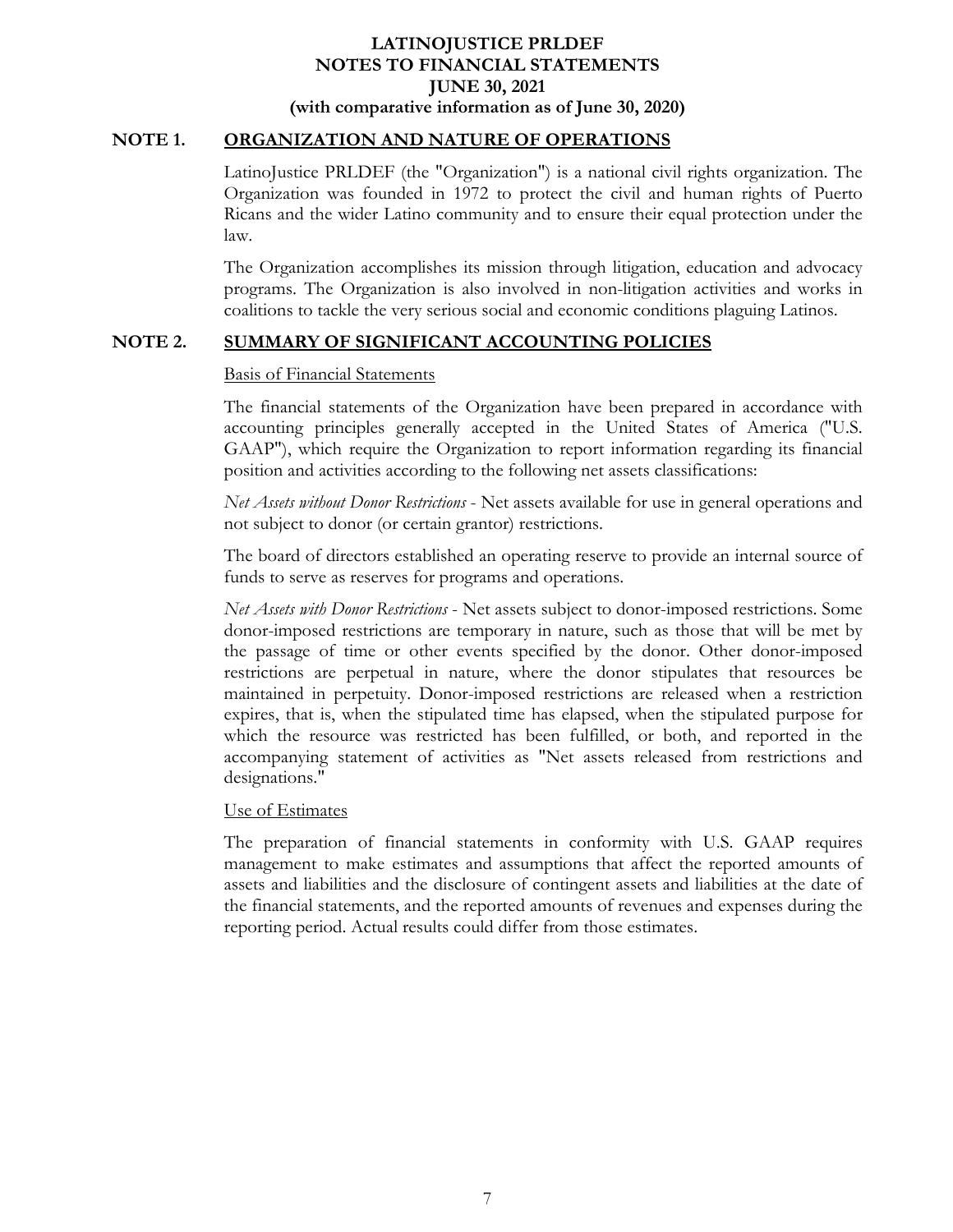### **NOTE 2. SUMMARY OF SIGNIFICANT ACCOUNTING POLICIES (CONTINUED)**

#### Functional Allocation of Expenses

The costs of providing the various program and supporting services have been summarized on a functional basis in the accompanying statement of activities. The statement of functional expenses presents the natural classification detail of expenses by function. The Organization incurs expenses that directly relate to and can be assigned to, a specific program or supporting activity. The Organization also conducts a number of activities which benefit both its program objectives as well as supporting services. For the years ended June 30, 2021 and 2020, salaries and employee benefits are based on estimates of time and effort incurred by personnel. Occupancy, professional fees, telephone, office, non-capital equipment, publications, travel, conferences, meetings and other miscellaneous, and depreciation expenses which are not specifically attributable to a specific program or supporting activity, were allocated by management on a consistent basis among program and supporting services benefited, based on direct cost and square footage.

#### Revenue Recognition

The Organization derives revenue and support primarily from grants, contributions, legal fees recovered, program fees and event revenue.

Revenue is measured based on the consideration specified in a contract with a customer, and excludes any amounts collected on behalf of third parties. The Organization recognizes revenue when it satisfies a performance obligation by transferring control over a service to a customer. The majority of the Organization's services represent a bundle of services that are not capable of being distinct and as such, are treated as a single performance obligation that is satisfied as the services are rendered. The Organization determines the transaction price based on contractually agreed upon rates, adjusted for any variable consideration, if any.

Program services are offered by the Organization throughout the course of the year. Revenues from these services are recognized over the period the services are rendered. Legal fees recovered are recognized when the Organization is the prevailing party, and at the point the court enters a final judgment or approves settlement; or the parties settle out of court. Event revenue is recognized over the period the event takes place.

Revenue is reported as increases in net assets without donor restrictions unless use of the related assets is limited by donor-imposed restrictions. Expenses are reported as decreases in net assets without donor restrictions. Gains and losses on assets or liabilities are reported as increases or decreases in net assets without donor restrictions unless their use is restricted by explicit donor stipulations or by law. Expirations of net assets with donor restrictions (i.e., the donor-stipulated purpose has been fulfilled and/or the stipulated time period has elapsed) are reported as net assets released from donor restrictions.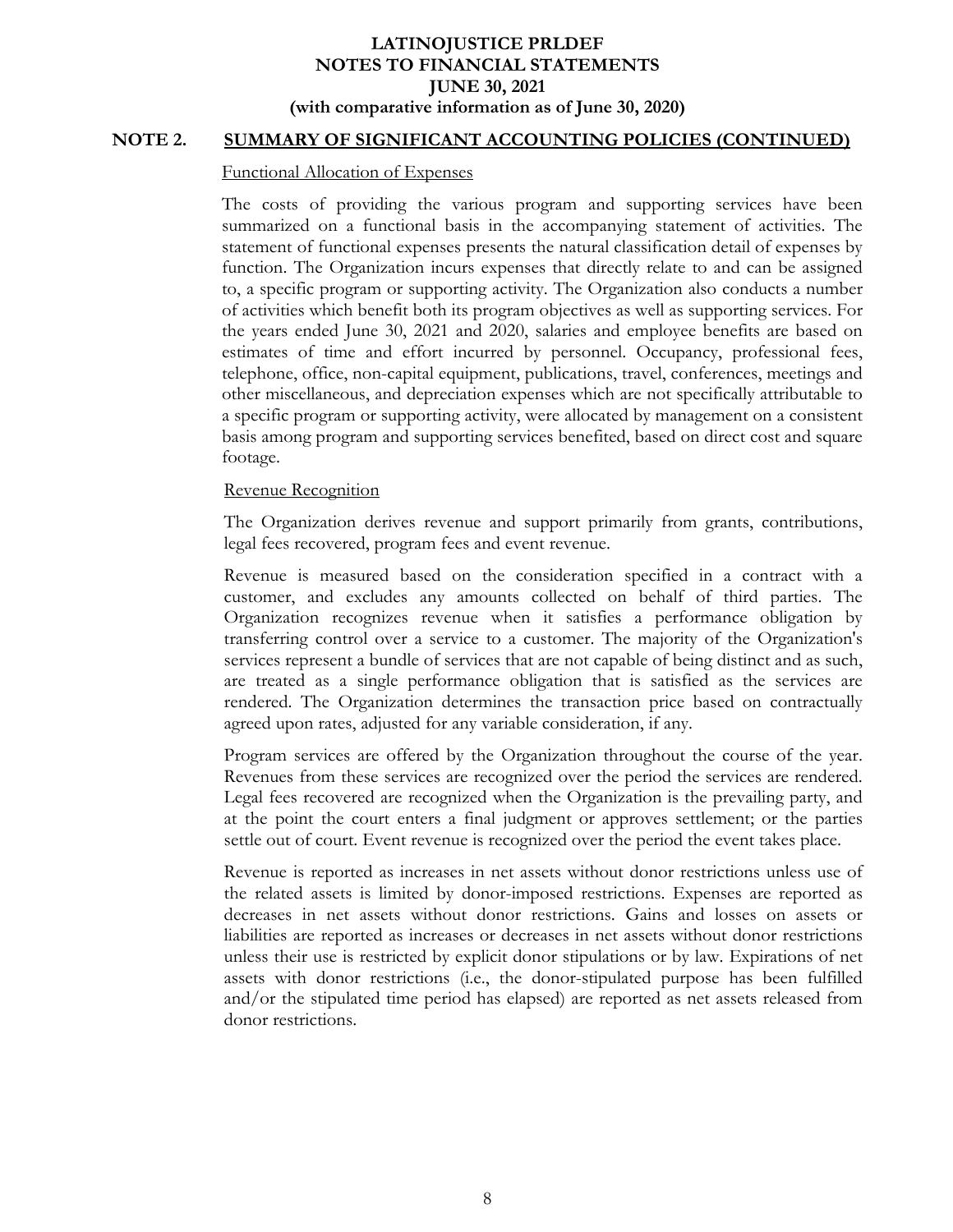### **NOTE 2. SUMMARY OF SIGNIFICANT ACCOUNTING POLICIES (CONTINUED)**

#### Revenue Recognition (Continued)

#### *Grants and Contributions*

Contributions of cash and other assets are presented as restricted support if they are received with donor stipulations that limit the use of the donated assets. When a donor restriction expires, that is, when a stipulated time restriction ends or purpose restriction is accomplished, net assets with donor restrictions are reclassified to net assets without donor restrictions and reported in the statement of activities as net assets released from donor restrictions.

Contributions, including unconditional promises to give, are recognized as revenues in the period the promise is received. Conditional promises to give, that is, those with a measurable performance or other barrier, are not recognized until they become unconditional, that is, at the time when the conditions on which they depend are substantially met.

Grants and contributions received with donor-imposed or grantor-imposed restrictions that are fulfilled in the same year as received are reported as support without donor restrictions.

Revenue from cost-reimbursement grants is recognized when the Organization has expended the program costs in accordance with the grant agreements. Revenue from this source is subject to audits and possible adjustments by the funding agencies. The effects of any such adjustments are recorded when reasonably determinable. Management believes that the effect of audit adjustments, if any, will not have a material effect on the accompanying financial statements and related disclosures.

#### Accounting Pronouncements Issued but not yet Effective

#### *Leases*

In February 2016, Financial Accounting Standards Board ("FASB") issued Accounting Standards Update ("ASU") No. 2016-02, *Leases* ("ASU 2016-02"). This update requires all leases with terms greater than 12 months to be recognized on the statement of financial position through a right-of-use asset and a lease liability and the disclosure of key information pertaining to lease arrangements. In July 2018, FASB also issued ASU No. 2018-10, *Codification Improvements to Topic 842*, and ASU No. 2018-11, *Leases: Targeted Improvements*, which provided narrow amendments to clarify how to apply certain aspects of the new leases standard and options regarding transition. The standard requires either a modified retrospective transition approach with application in all comparative periods presented, or an alternative transition method, which permits the Organization to use its effective date as the date of initial application without restating the comparative period financial statements and recognizing any cumulative effect adjustment to the opening statement of financial position. In November 2019, FASB issued ASU No. 2019-10 *Financial Instruments - Credit Losses (Topic 326), Derivatives and Hedging (Topic 815), and Leases (Topic 842)*. ASU No. 2019-10 amended the effective date for ASU 2016-02 and related amendments. ASU 2016-02, as amended, is effective for fiscal years beginning after December 15, 2020. In June 2020, FASB issued ASU No. 2020-05, *Revenue from Contracts with Customers* (Topic 606) and *Leases* (Topic 842) ("ASU 2020-05"). ASU 2020-05 provided for an optional election to defer the effective date for Topic 842 and related amendments for an additional year. Entities may elect to adopt the guidance on the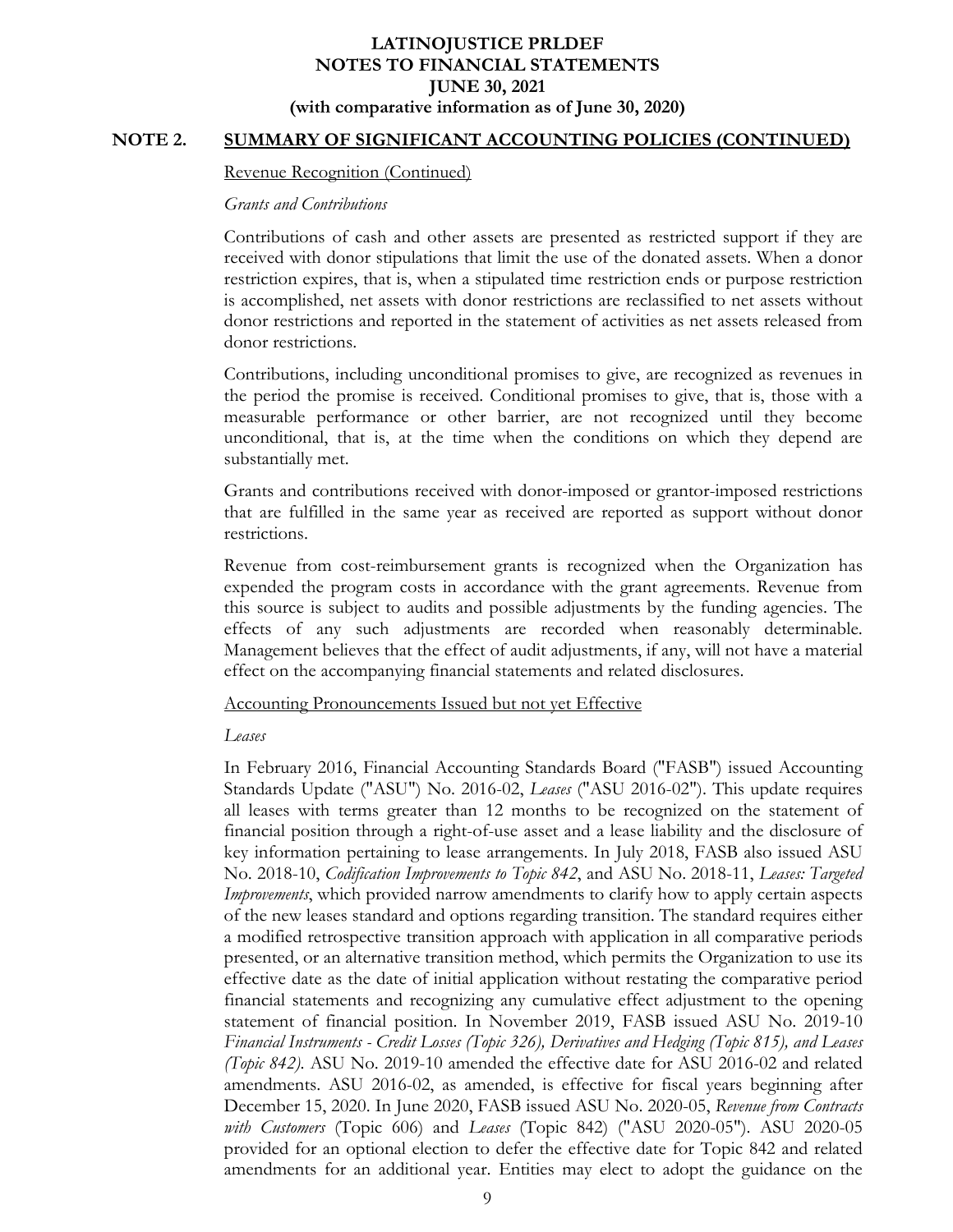# **NOTE 2. SUMMARY OF SIGNIFICANT ACCOUNTING POLICIES (CONTINUED)**

#### Accounting Pronouncements Issued but not yet Effective (Continued)

#### *Leases (Continued)*

adoption of Topic 842 for annual reporting periods beginning after December 15, 2021. The Organization has determined to defer Topic 842 and is evaluating the impact this new guidance will have on its financial statements and related disclosures.

### *Contributed nonfinancial assets*

In September 2020, FASB issued ASU No. 2020-07, *Not-for-Profit Entities (Topic 958): Presentation and Disclosures by Not-for-Profit Entities for Contributed Nonfinancial Assets* ("ASU 2020-07"). ASU 2020-07 will increase the transparency of contributed nonfinancial assets through enhancements to presentation and disclosure. ASU 2020-07 is effective for annual reporting periods beginning after June 15, 2021, with early adoption permitted. The Organization is evaluating the impact this new guidance will have on its financial statements and related disclosures.

### Cash and Cash Equivalents

The Organization considers all highly liquid investments with maturities of three months or less when purchased to be cash equivalents. Included in cash and cash equivalents are certificates of deposit which earn interest at an annual rate of 0.25% and mature monthly. The carrying value of the certificates of deposit at June 30, 2021 and 2020, approximated fair value.

### **Investments**

Investments are reported at fair value. Fair value is the price that would be received to sell an asset or paid to transfer a liability in an orderly transaction between market participants at the measurement date. See Note 5 for a discussion of fair value measurements.

Purchases and sales of securities are recorded on a trade-date basis. The earnings from interest and dividends are recognized when earned. Net appreciation (depreciation) includes the Organization's gains and losses on investments bought and sold, as well as held, during the year.

### Fair Value Measurement

FASB Accounting Standards Codification ("ASC") 820, *Fair Value Measurement*, establishes a framework for measuring fair value. That framework provides a fair value hierarchy that prioritizes the inputs to valuation techniques used to measure fair value. The hierarchy gives the highest priority to unadjusted quoted prices in active markets for identical assets or liabilities (Level 1 measurements) and the lowest priority to unobservable inputs (Level 3 measurements). Categorization within the valuation hierarchy is based upon the lowest level of input that is significant to the fair value measurement. Valuation techniques used need to maximize the use of observable inputs and minimize the use of unobservable inputs. Under this standard, fair value is defined as the exit price, or the amount that would be received to sell an asset or paid to transfer a liability in an orderly transaction between market participants as of the measurement date.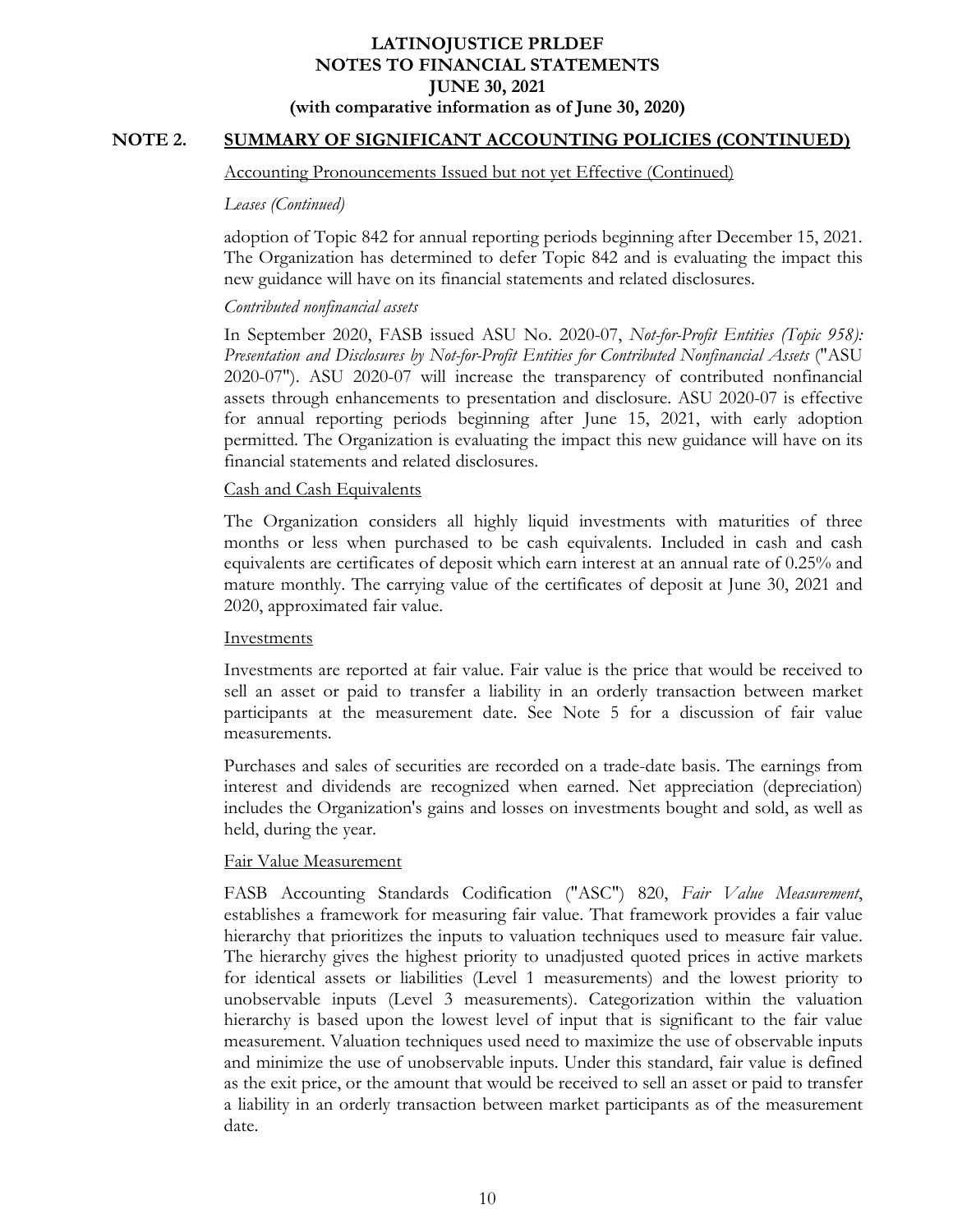### **NOTE 2. SUMMARY OF SIGNIFICANT ACCOUNTING POLICIES (CONTINUED)**

#### Fair Value Measurement (continued)

The three levels of the fair value hierarchy under FASB ASC 820 are described as follows:

Level 1 inputs to the valuation methodology are unadjusted quoted prices for identical assets or liabilities in active markets that the Organization has the ability to access.

Level 2 inputs to the valuation methodology include: quoted prices for similar assets or liabilities in active markets; quoted prices for identical assets or liabilities in inactive markets; inputs other than quoted prices that are observable for the asset or liability; and, inputs that are derived principally from or corroborated by observable market data by correlation or other means. If the asset or liability has a specified (contractual) term, the Level 2 input must be observable for substantially the full term of the asset or liability.

Level 3 inputs to the valuation methodology are unobservable and significant to the fair value measurement.

#### Property and Equipment

The Organization's policy is to capitalize property and equipment of \$5,000 or more. Maintenance and repairs are expensed as incurred. Property and equipment are carried at cost or, if donated, at the fair value at the date of donation. Depreciation is computed using the straight-line method over the estimated useful lives of these assets, which ranges from five to 10 years. Leasehold improvements are depreciated over the lesser of the asset's useful life or the term of the lease. When property and equipment are retired, sold, or otherwise disposed of, the asset's carrying amount and related accumulated depreciation are removed from the accounts and any gain or loss is included in the accompanying statement of activities.

Long-lived assets held for sale are measured at the lower of their carrying amount or fair value less cost to sell, but are not depreciated.

#### Impairment of Long-Lived Assets

The Organization evaluates its long-lived assets for impairment in accordance with the guidelines of FASB ASC 360, *Property, Plant and Equipment*, whenever events or changes in circumstances indicate that the carrying value of the asset may not be recoverable. The Organization assess recoverability by determining whether the net book value of the related asset will be recovered through the projected undiscounted future cash flows of the asset. If the Organization determines that the carrying value of the asset may not be recoverable, it measures any impairment based on the asset's fair value as compared to the asset's carrying value. There were no impairment charges recognized during the years ended June 30, 2021 and 2020.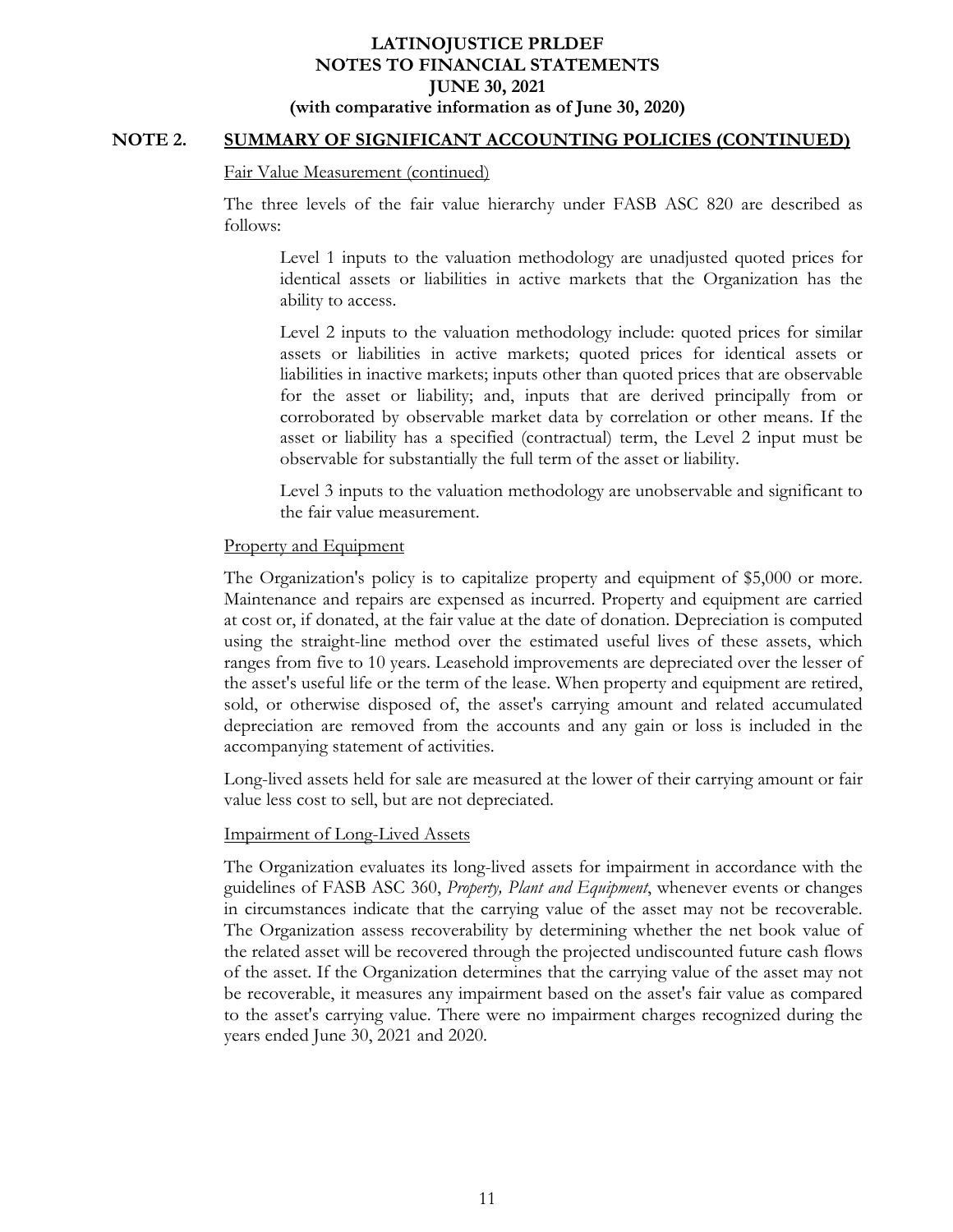## **NOTE 2. SUMMARY OF SIGNIFICANT ACCOUNTING POLICIES (CONTINUED)**

### Donated Securities, Goods and Services

Donated securities and goods are reported at their fair values as determined on the date of donation. Donated services are recognized if the services received (a) create or enhance nonfinancial assets or (b) require specialized skills, are provided by individuals possessing those skills, and would typically need to be purchased if not provided by donation.

For the year ended June 30, 2021, \$91,861 in donated services was received and recognized in the accompanying statement of activities, as these services would have been retained or paid for if they were not donated. There were no donated services received for the year ended June 30, 2020.

From time to time, various law firms, including those related to board members, provide legal services to the Organization and its clients on a pro-bono basis. Although these services are used by the Organization to carry out its mission, including the delivery of legal services to protect the civil rights of the Latino community at large, the Organization's management has indicated that it would not purchase the services if they were not donated. Instead, the Organization would reduce the number of individuals served or modify the services provided. Accordingly, the value of such donated legal services has not been reflected in the accompanying financial statements.

### Prior-Year Summarized Comparative Information

The accompanying financial statements include certain prior-year summarized comparative information in total but not by net asset or functional expense classifications. Such information does not include sufficient detail to constitute a presentation in conformity with U.S. GAAP. Accordingly, such information should be read in conjunction with the Organization's financial statements for the year ended June 30, 2020, from which this summarized information was derived.

### Income Tax Status

The Organization is a not-for-profit organization and is exempt from federal income taxes under Section  $501(c)(3)$  of the Internal Revenue Code, and from state income taxes.

The Organization recognizes and measures its unrecognized tax benefits in accordance with FASB ASC 740, *Income Taxes*. Under this guidance, the Organization assesses the likelihood, based on their technical merit, that tax positions will be sustained upon examination based on the facts, circumstances, and information available at the end of each period. The measurement of unrecognized tax benefits is adjusted when new information is available or when an event occurs that requires a change.

Management has evaluated the Organization's tax positions and has concluded that the Organization has taken no uncertain tax positions that require adjustment to the financial statements.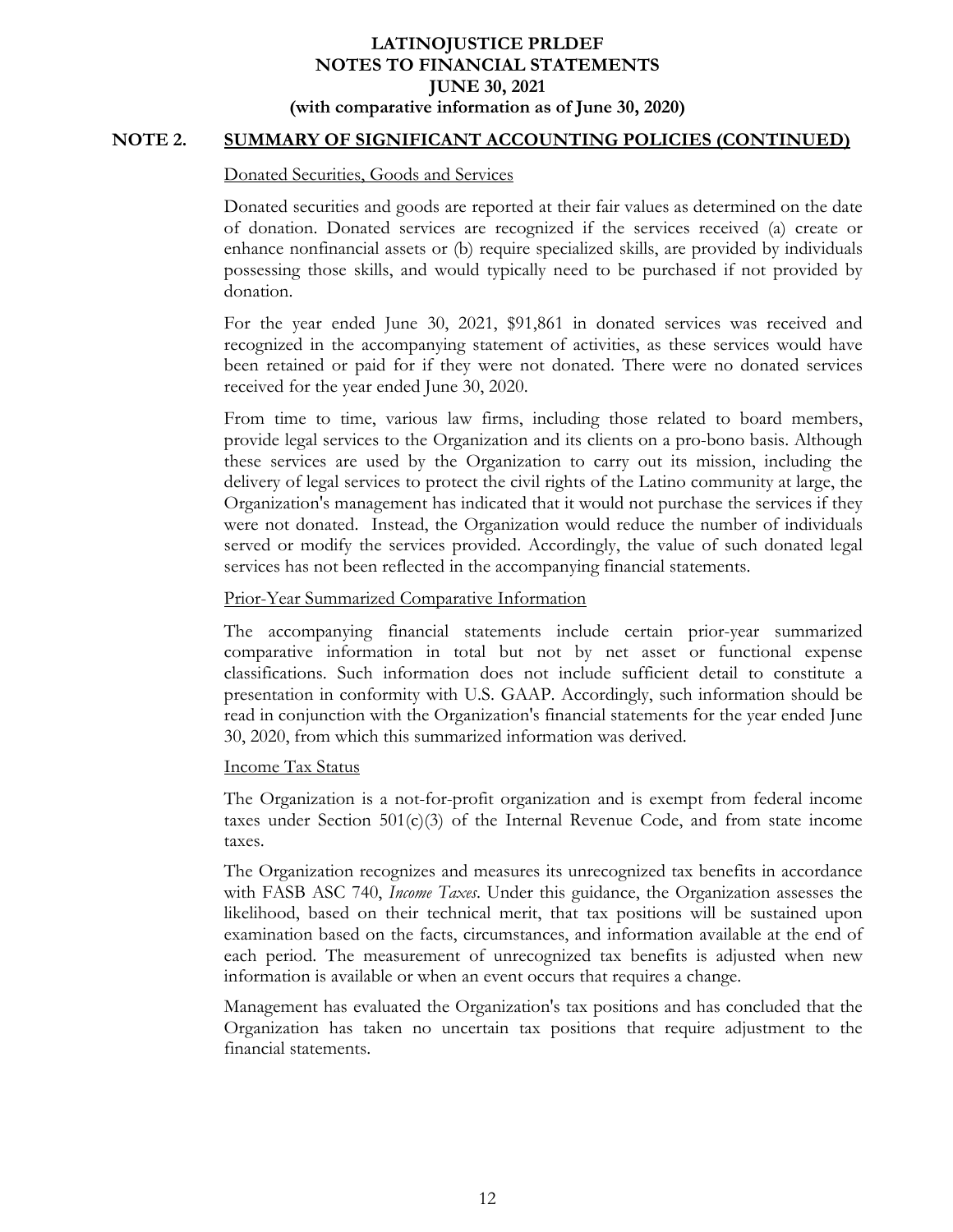### **NOTE 2. SUMMARY OF SIGNIFICANT ACCOUNTING POLICIES (CONTINUED)**

#### Subsequent Events

In accordance with FASB ASC 855, *Subsequent Events*, the Organization has evaluated subsequent events through January 21, 2022, the date on which these financial statements were available to be issued. There were no material subsequent events that required recognition or additional disclosure in these financial statements.

### **NOTE 3. LIQUIDITY AND AVAILABILITY**

The following represents the Organization's financial assets as of June 30, 2021:

| Cash and cash equivalents                        | \$ | 5,124,835   |
|--------------------------------------------------|----|-------------|
| Investments                                      |    | 9,612,854   |
| Contributions and other receivables, net         |    | 2,039,378   |
| Total financial assets at year end               |    | 16,777,067  |
| Less amounts not available to be used within one |    |             |
| year:                                            |    |             |
| Donor-restricted funds not available to support  |    |             |
| next year's operations                           |    | (2,325,000) |
| Board-designated funds, net of board-approved    |    |             |
| appropriations for next year's operations        |    | (5,190,759) |
| Financial assets available to meet general       |    |             |
| expenditures within one year of the              |    |             |
| statement of financial position date             | S  | 9,261,308   |

As part of the Organization's liquidity management, it has a goal to structure its financial assets to be available as its general expenditures, liabilities, and other obligations come due. In addition, excess cash is invested in short-term investments, including stock, mutual funds, exchange-traded funds, bonds and asset-backed securities. Board-designated funds totaling \$5,190,759 are available to the Organization for operations with board approval.

### **NOTE 4. CONTRIBUTIONS AND OTHER RECEIVABLES**

As of June 30, 2021 and 2020, contributions and other receivables are due as follows:

|                                          | 2021      | 2020          |
|------------------------------------------|-----------|---------------|
| Receivable in less than one year         | 2,077,013 | \$<br>699,565 |
| Receivable in one to five years          |           | 1,000         |
|                                          | 2,077,013 | 700,565       |
| Less: allowance for uncollectible        |           |               |
| contributions and other receivables      | (37, 635) | (17,740)      |
| Contributions and other receivables, net | 2,039,378 | 682,825       |

Approximately 88% and 66% of the Organization's receivables was derived from two institutional donors as of June 30, 2021 and 2020, respectively.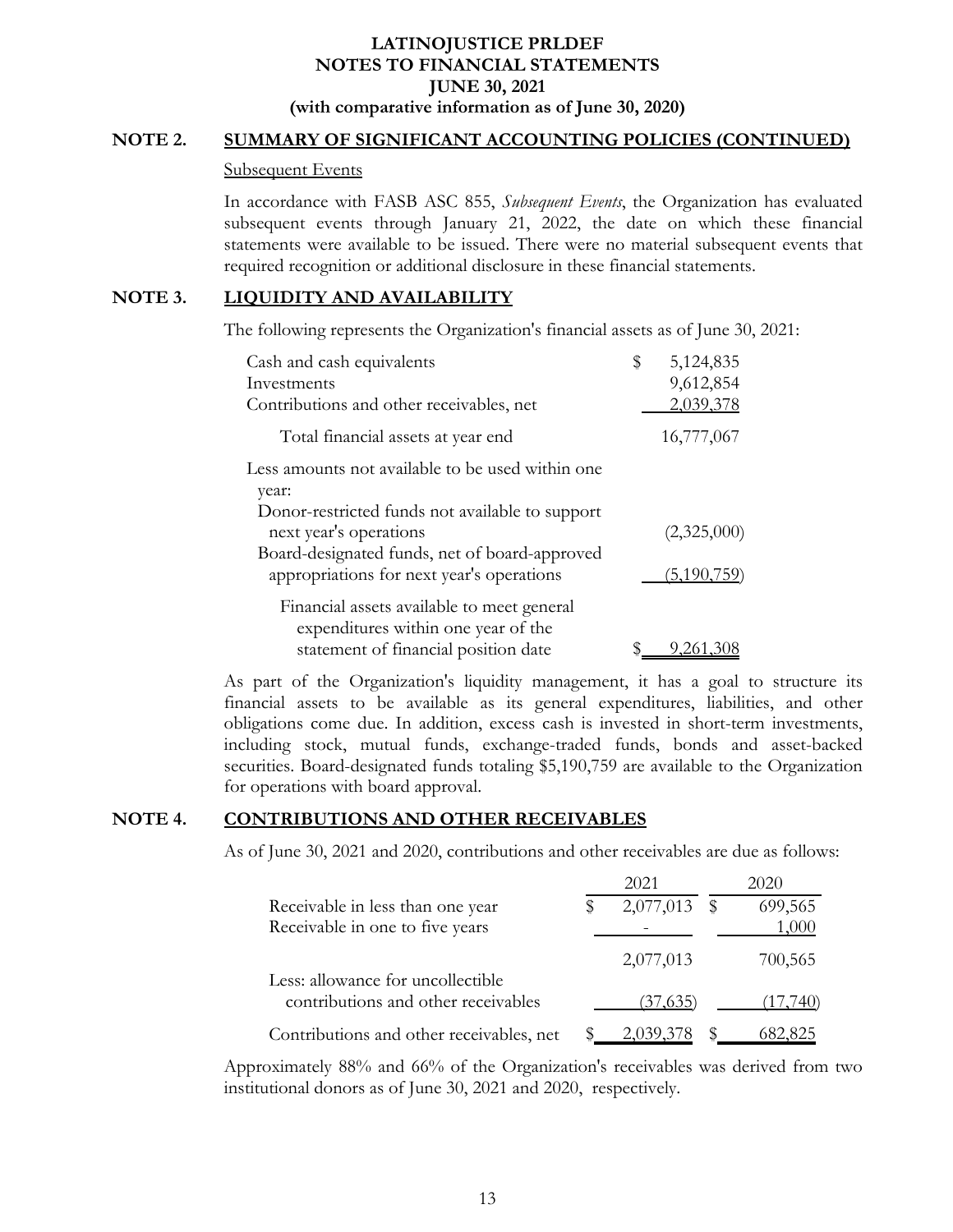### **NOTE 4. CONTRIBUTIONS AND OTHER RECEIVABLES (CONTINUED)**

Based on management's experience, the aging of contributions and other receivables, subsequent receipts and current economic conditions, \$37,635 and \$17,740 have been reserved for collections of contributions and other receivables for years ended June 30, 2021 and 2020, respectively.

### **NOTE 5. FAIR VALUE MEASUREMENTS**

Assets and liabilities measured at fair value are based on one or more of three valuation techniques identified in the tables below. The valuation techniques are as follows:

- (a) *Market approach*. Prices and other relevant information generated by market transactions involving identical or comparable assets or liabilities;
- (b) *Cost approach*. Amount that would be required to replace the service capacity of an asset (replacement cost); and
- (c) *Income approach*. Techniques to convert future amounts to a single present amount based on market expectations (including present value techniques, option-pricing and excess earnings models).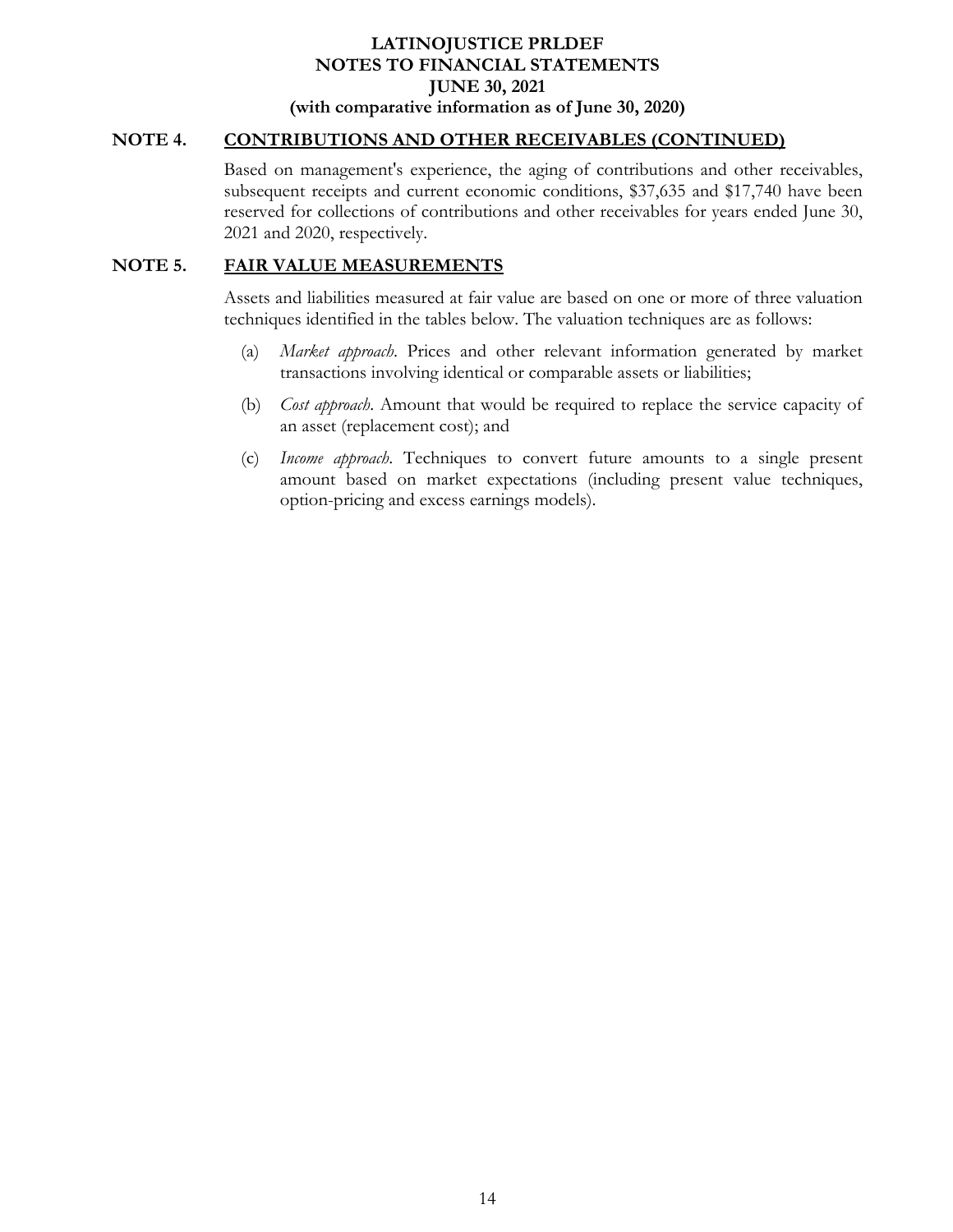# **NOTE 5. FAIR VALUE MEASUREMENTS (CONTINUED)**

The following tables summarize the Organization's assets measured at fair value on a recurring basis, categorized by U.S. GAAP's valuation hierarchy as of June 30, 2021 and 2020:

|                                            | Level 1:                | Level 2:      |               |               |           |
|--------------------------------------------|-------------------------|---------------|---------------|---------------|-----------|
|                                            | Quoted Prices           | Significant   | Level 3:      |               |           |
|                                            | in Active               | Other         | Significant   |               |           |
|                                            | Markets for             | Observable    | Unobservable  | Total at June | Valuation |
| Description                                | <b>Identical Assets</b> | Inputs        | Inputs        | 30, 2021      | Technique |
| Common stocks:                             |                         |               |               |               |           |
| <b>Basic materials</b>                     | \$<br>115,710 \$        |               | \$            | \$<br>115,710 | (a)       |
| Communication services                     | 124,292                 |               |               | 124,292       | (a)       |
| Consumer cyclical                          | 242,023                 |               |               | 242,023       | (a)       |
| Consumer defensive                         | 183,794                 |               |               | 183,794       | (a)       |
| Energy                                     | 28,318                  |               |               | 28,318        | (a)       |
| Financial services                         | 361,331                 |               |               | 361,331       | (a)       |
| Healthcare                                 | 437,272                 |               |               | 437,272       | (a)       |
| Industrials                                | 394,065                 |               |               | 394,065       | (a)       |
| Real estate                                | 130,158                 |               |               | 130,158       | (a)       |
| Technology                                 | 373,964                 |               |               | 373,964       | (a)       |
| <b>Utilities</b>                           | 66,445                  |               |               | 66,445        | (a)       |
| Total common stocks                        | 2,457,372               |               |               | 2,457,372     |           |
| Bonds:                                     |                         |               |               |               |           |
| Foreign                                    | 15,774                  |               |               | 15,774        | (a)       |
| Municipal                                  | 50,119                  |               |               | 50,119        | (a)       |
| U.S. corporate                             | 360,795                 |               |               | 360,795       | (a)       |
| U.S. government                            | 74,746                  |               |               | 74,746        | (a)       |
| Total bonds                                | 501,434                 |               |               | 501,434       |           |
| Exchange-traded funds                      | 4,339,901               |               |               | 4,339,901     | (a)       |
| Mutual funds                               | 1,491,247               |               |               | 1,491,247     | (a)       |
| Preferred stock                            |                         |               |               |               | (a)       |
| Government asset-<br>backed/CMO securities |                         | 250,041       |               | 250,041       | (a)       |
| Glide Fund Series LLC                      |                         |               | 572,859       | 572,859       | (c)       |
| Total investments                          | \$8,789,954             | 250,041<br>\$ | 572,859<br>\$ | \$9,612,854   |           |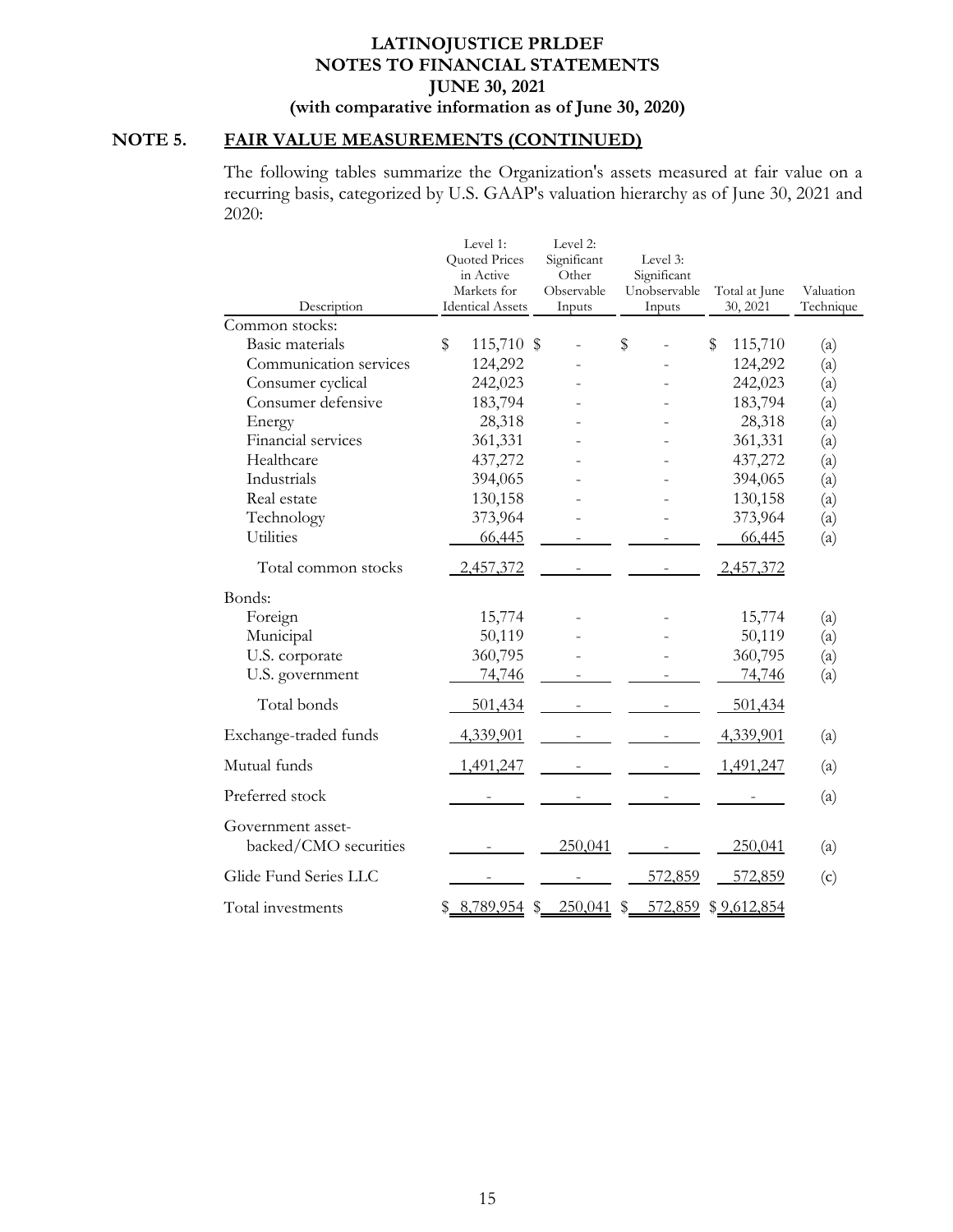# **NOTE 5. FAIR VALUE MEASUREMENTS (CONTINUED)**

| Description                                | Level 1:<br>Quoted Prices<br>in Active<br>Markets for<br><b>Identical Assets</b> | Level 2:<br>Significant<br>Other<br>Observable<br>Inputs | Level 3:<br>Significant<br>Unobservable<br>Inputs | Total at June<br>30, 2020 | Valuation<br>Technique   |
|--------------------------------------------|----------------------------------------------------------------------------------|----------------------------------------------------------|---------------------------------------------------|---------------------------|--------------------------|
| Common stocks:                             |                                                                                  |                                                          |                                                   |                           |                          |
| Basic materials                            | \$<br>93,335 \$                                                                  |                                                          | \$                                                | \$<br>93,335              | $\left( \text{a}\right)$ |
| Communication services                     | 100,928                                                                          |                                                          |                                                   | 100,928                   | (a)                      |
| Consumer cyclical                          | 165,514                                                                          |                                                          |                                                   | 165,514                   | (a)                      |
| Consumer defensive                         | 160,785                                                                          |                                                          |                                                   | 160,785                   | (a)                      |
| Energy                                     | 20,287                                                                           |                                                          |                                                   | 20,287                    | (a)                      |
| Financial services                         | 247,710                                                                          |                                                          |                                                   | 247,710                   | (a)                      |
| Healthcare                                 | 367,023                                                                          |                                                          |                                                   | 367,023                   | (a)                      |
| Industrials                                | 231,786                                                                          |                                                          |                                                   | 231,786                   | (a)                      |
| Real estate                                | 116,662                                                                          |                                                          |                                                   | 116,662                   | (a)                      |
| Technology                                 | 288,903                                                                          |                                                          |                                                   | 288,903                   | (a)                      |
| <b>Utilities</b>                           | 67,887                                                                           |                                                          |                                                   | 67,887                    | (a)                      |
| Total common stocks                        | 1,860,820                                                                        |                                                          |                                                   | 1,860,820                 |                          |
| Bonds:                                     |                                                                                  |                                                          |                                                   |                           |                          |
| Foreign                                    |                                                                                  | 8,238                                                    |                                                   | 8,238                     | (a)                      |
| Municipal                                  |                                                                                  | 31,206                                                   |                                                   | 31,206                    | (a)                      |
| U.S. corporate                             |                                                                                  | 228,984                                                  |                                                   | 228,984                   | (a)                      |
| U.S. government                            |                                                                                  | 23,675                                                   |                                                   | 23,675                    | (a)                      |
| Total bonds                                |                                                                                  | 292,103                                                  |                                                   | 292,103                   |                          |
| Exchange-traded funds                      | 1,632,828                                                                        |                                                          |                                                   | 1,632,828                 | (a)                      |
| Mutual funds                               | 745,966                                                                          |                                                          |                                                   | 745,966                   | (a)                      |
| Preferred stock                            |                                                                                  | 3,551                                                    |                                                   | 3,551                     | (a)                      |
| Government asset-<br>backed/CMO securities |                                                                                  | 129,152                                                  |                                                   | 129,152                   | $\left( \alpha \right)$  |
| Glide Fund Series LLC                      |                                                                                  |                                                          | 528,370                                           | 528,370                   | (a)                      |
| Total investments                          | \$<br>4,239,614                                                                  | \$<br>424,806                                            | \$<br>528,370                                     | \$5,192,790               |                          |

The following are descriptions of the valuation methodologies used for assets measured at fair value:

*Common stocks:* valued based on quoted market prices, when available, or market prices provided by recognized broker-dealers or fund managers.

B*onds:* valued using pricing models maximizing the use of observable inputs for similar securities. This includes basing value on yields currently available on comparable securities of issuers with similar credit ratings.

*Exchange-traded funds:* valued at quoted market prices, which represent the net asset value of the securities held in such funds.

*Mutual funds:* valued at quoted market prices, which represent the net asset value of the securities held in such funds.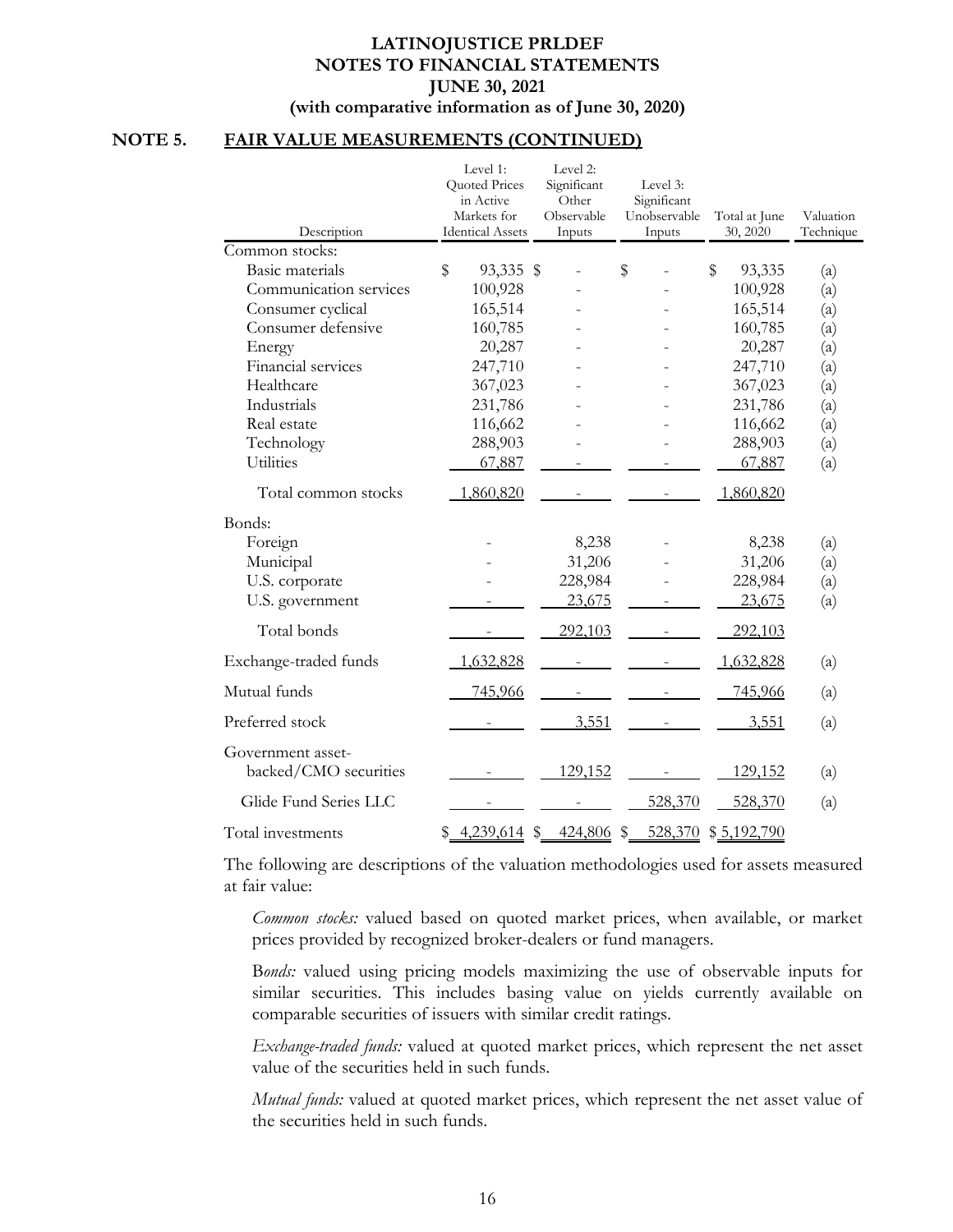### **NOTE 5. FAIR VALUE MEASUREMENTS (CONTINUED)**

*Preferred stocks:* valued at the closing price reported on the active market on which the individual securities are traded.

*Government asset-backed/CMO securities*: valued using pricing models maximizing the use of observable inputs for similar securities.

*Glide Fund Series LLC:* valued at the Organization's share of the investments of the Glide Fund Series pooled investments as reported by the Glide Fund Series LLC and its investment managers and advisors. Redemptions can be quarterly, with 45 day redemption notice period. There is a one-year lockup redemption requirement and there are no unfunded commitments.

The methods described above may produce a fair value calculation that may not be indicative of net realizable value or reflective of future fair values. Furthermore, while the Organization believes its valuation methods are appropriate and consistent with those of other market participants, the use of different methodologies or assumptions to determine the fair value of certain financial instruments could result in a different fair value measurement at the reporting date.

At June 30, 2021 and 2020, the following table sets forth the changes in Level 3 investments:

|                            |   | 2021    | 2020 |         |  |  |
|----------------------------|---|---------|------|---------|--|--|
| Balance - beginning        | S | 528,370 |      |         |  |  |
| Purchases                  |   |         |      | 500,000 |  |  |
| Interest and dividends     |   | 47,841  |      | 35,057  |  |  |
| Investment management fees |   | (3,352) |      | (6,687) |  |  |
| Balance - ending           |   | 572.859 |      | 528,370 |  |  |

# **NOTE 6. PROPERTY AND EQUIPMENT**

As of June 30, 2021 and 2020, property and equipment, at cost, consisted of the following:

|                                   | 2021      | 2020      |
|-----------------------------------|-----------|-----------|
| Leasehold improvements            | 2,441,981 | 2,441,981 |
| Furniture, fixtures and equipment | 387, 333  | 387,333   |
|                                   | 2,829,314 | 2,829,314 |
| Less: accumulated depreciation    | (659,609) | (356,603) |
| Property and equipment, net       | 2,169,705 | 2,472,711 |

Depreciation expense was \$303,006 for both years ended June 30, 2021 and 2020.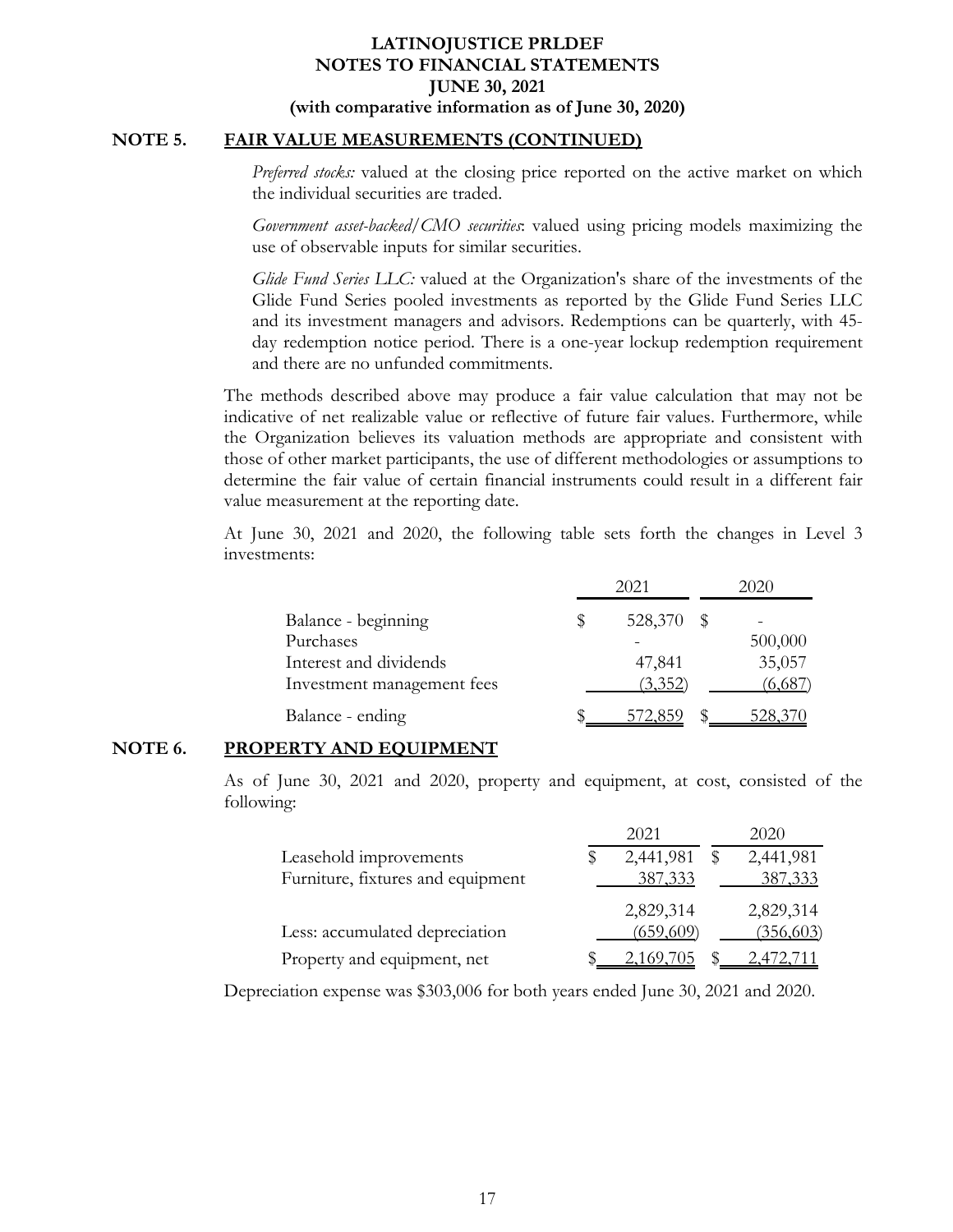### **NOTE 7. NET ASSETS RELEASED FROM RESTRICTIONS**

For the year ended June 30, 2021, net assets with donor restrictions were released from donor restrictions either due to the Organization meeting the donor requirements by providing program services, or by the lapse of a time restriction:

| Immigrant Justice       | Ъ | 135,568   |
|-------------------------|---|-----------|
| Voting Rights           |   | 774,987   |
| Criminal Justice Reform |   | 748,618   |
| Economic Justice        |   | 50,302    |
| Time Restricted         |   | 1,281,250 |
|                         |   | 2.990.725 |

### **NOTE 8. NET ASSETS WITH DONOR RESTRICTIONS**

Net assets with donor restrictions available for program services at June 30, 2021 and 2020, are as follows:

|                          | 2021         |   | 2020      |  |
|--------------------------|--------------|---|-----------|--|
| Immigrant Justice        | 24,638<br>\$ | S | 100,556   |  |
| Voting Rights            | 385,750      |   | 513,658   |  |
| Criminal Justice Reform  | 618,048      |   | 391,667   |  |
| Economic Justice         | 6,400        |   | 50,302    |  |
| Time Restricted          | 3,677,083    |   | 45,832    |  |
| CAP Leadership Institute | 45,000       |   | 45,000    |  |
| Other                    |              |   | 14,650    |  |
|                          | 4,756,919    |   | 1,161,665 |  |

### **NOTE 9. CONCENTRATION OF CREDIT RISK**

Financial instruments that potentially subject the Organization to concentration of credit risk consist primarily of cash and cash equivalents in excess of insured amounts, and investments. As of June 30, 2021, the Organization's cash and cash equivalents and investments, placed in one account with a major financial institution and a brokerage firm, exceed the insurance coverage provided by the Federal Deposit Insurance Corporation or the Securities Investor Protection Corporation. The Organization has not experienced any losses in such accounts.

For the years ended June 30, 2021 and 2020, one institutional donor accounted for approximately 61% and 50% of total contributions and 45% and 36% of total support and revenue, respectively.

### **NOTE 10. MARKETING AND CULTIVATION**

The Organization uses marketing and cultivation services to promote its programs among the audiences it serves. The costs of marketing and cultivation are expensed as incurred. During the years ended June 30, 2021 and 2020, marketing and cultivation costs totaled \$145,075 and \$62,207, respectively.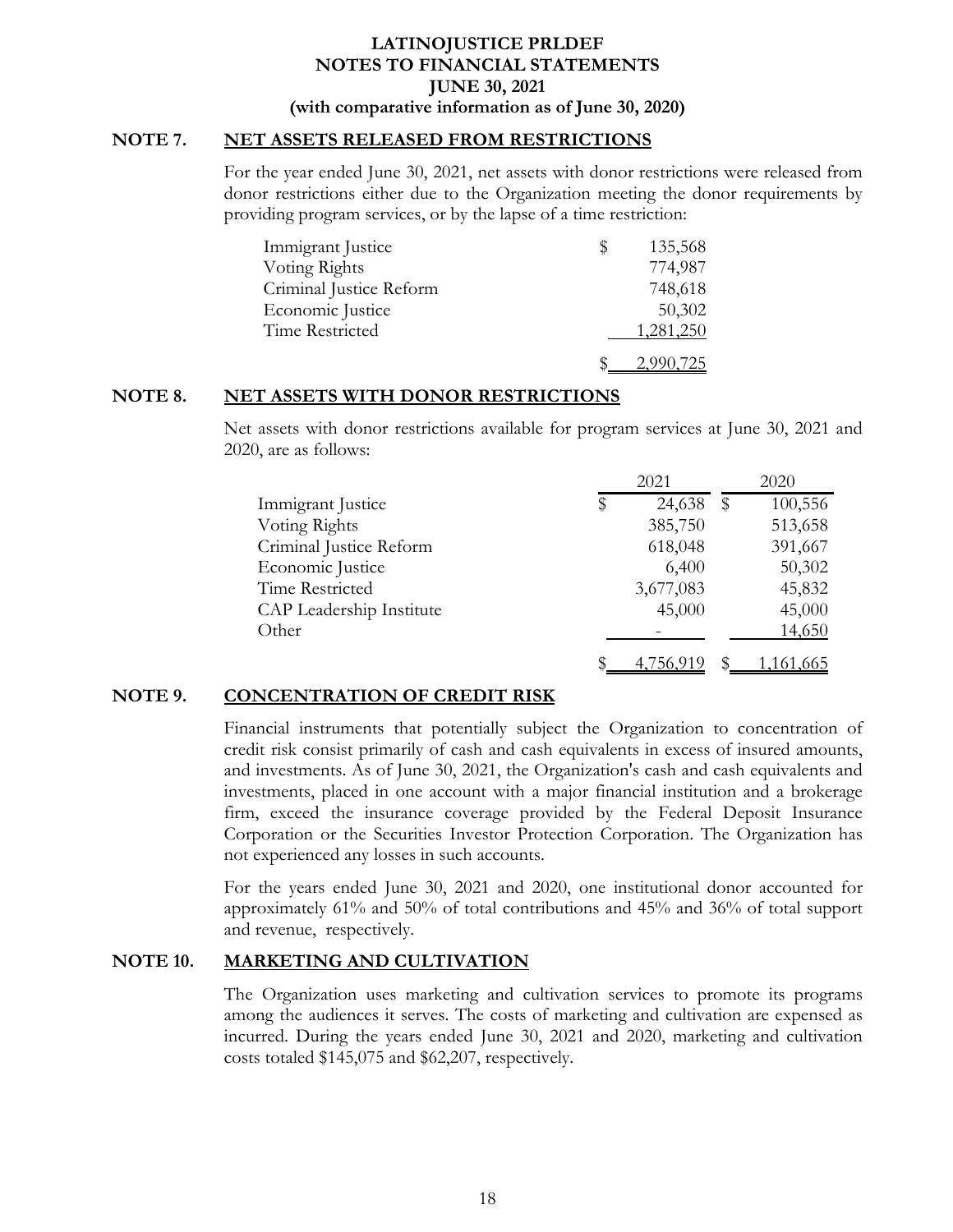### **NOTE 11. COMMITMENTS AND CONTINGENCIES**

#### Operating Leases - Office Space

The Organization leases office space under operating leases in New York City and Florida which will expire through September 2028. Future minimum lease payments for the operating leases are as follows:

| Year ending June 30: |   | Amount    |
|----------------------|---|-----------|
| 2022                 | S | 234,258   |
| 2023                 |   | 219,334   |
| 2024                 |   | 219,359   |
| 2025                 |   | 223,197   |
| Thereafter           |   | 752,593   |
|                      |   | 1,648,741 |

Rent expense for the years ended June 30, 2021 and 2020, amounted to \$235,184 and \$240,407, respectively.

### Operating Lease - Equipment

The Organization has an operating lease for office equipment, which expires on April 30, 2023. Future minimum lease payments due through the termination of the lease are as follows:

| <u>Year ending June 30:</u> |    | Amount |
|-----------------------------|----|--------|
| 2022                        | Ж, | 11,503 |
| 2023                        |    | 9,586  |
|                             |    | 21,089 |

Equipment lease expense for the years ended June 30, 2021 and 2020, amounted to \$12,544 and \$12,144, respectively.

## **NOTE 12. COLLECTIVE BARGAINING AGREEMENT**

The Organization negotiated a collective bargaining agreement with the LatinoJustice PRLDEF Staff Association, NOLSW, Local 2320, UAW, AFL-CIO, covering certain of its professional employees, which expires on June 30, 2022. At June 30, 2021, the Organization had a total of 24 employees, of which approximately 50% are represented by the union.

### **NOTE 13. EMPLOYEE BENEFIT PLAN**

The Organization maintains a 403(b) plan covering all eligible employees. During the years ended June 30, 2021 and 2020, the Organization made contributions to the plan amounting to \$54,591 and \$60,582, respectively, which are included in "Salaries and benefits" in the accompanying statement of functional expenses.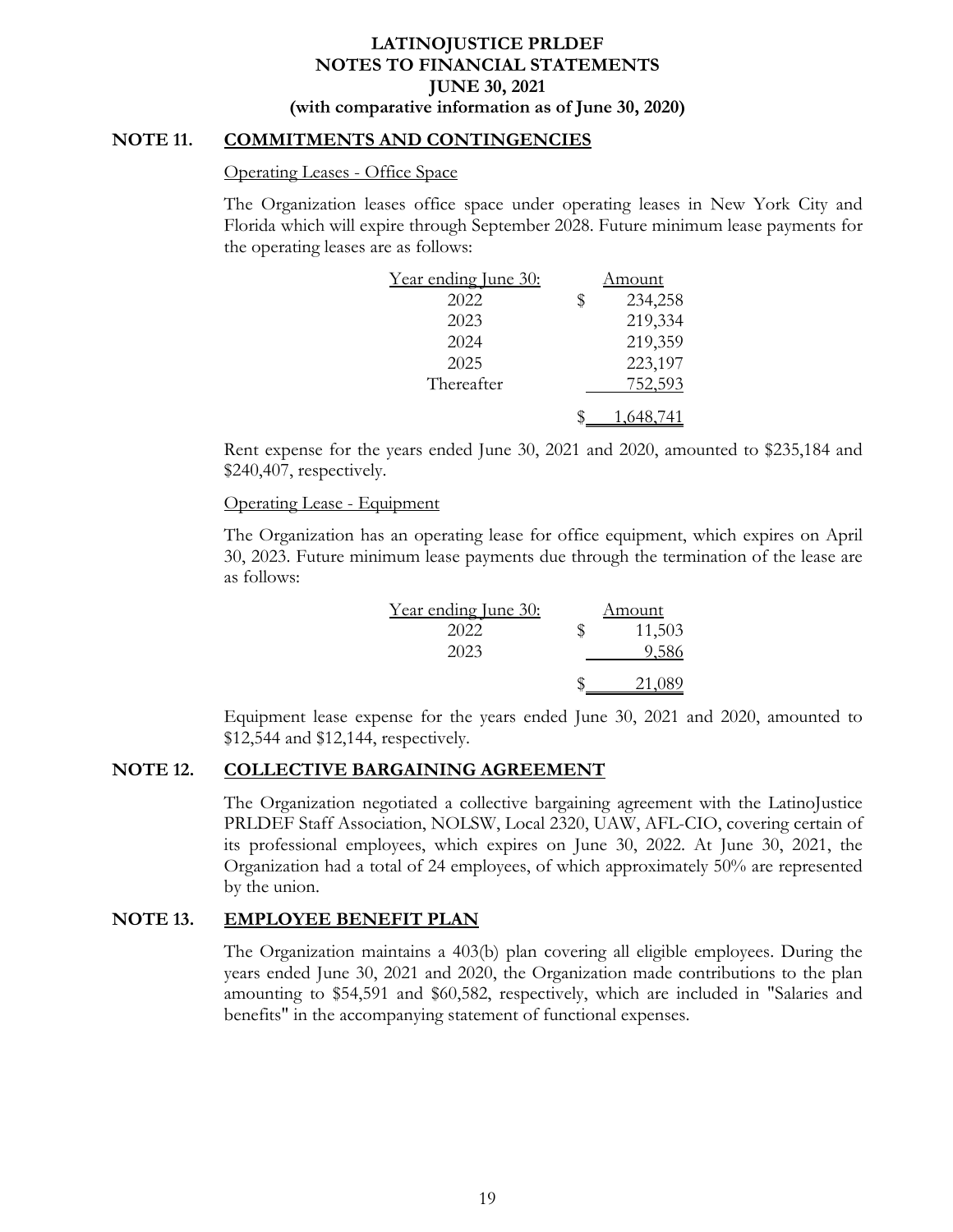### **NOTE 14. BOARD-DESIGNATED OPERATING RESERVE**

The activity of the board-designated operating reserve for the years ended June 30, 2021 and 2020, was as follows:

|                                                   | 2021                 | 2020             |
|---------------------------------------------------|----------------------|------------------|
| Balance - beginning of year                       | \$<br>4,709,432 \$   | 4,914,084        |
| Add:<br>Pro-rata investment earnings<br>Sub-total | 900,326<br>5,609,758 | 4,914,084        |
| Less:<br>NYC occupancy payments                   | <u>(213,344)</u>     | <u>(204,652)</u> |
| Balance - end of year                             | 5,396,414            | 4,709,432        |

The board of directors of the Organization designated these reserves to be used for New York City lease and other occupancy commitments.

### **NOTE 15. RELATED-PARTY TRANSACTIONS**

As part of carrying out its mission, the Organization and its clients received pro-bono legal services for the years ended June 30, 2021 and 2020, of \$219,547 and \$410,812, respectively, from various law firms related to board members. As disclosed in Note 2 in "Donated Securities, Goods and Services," these amounts have not been reflected in the accompanying financial statements because management has indicated that it would not have purchased these services if they were not donated.

### **NOTE 16. COVID-19 PANDEMIC**

During the 2021 fiscal year, the Organization continued to adapt to the "Public Health Emergency of International Concern" declared by the World Health Organization in March 2020. The Organization has shifted to nearly all virtual programs and services. Most legal proceedings, education programs, know-your-rights trainings and advocacy work continued to be carried out on virtual platforms. The fundraising events in 2021 and 2022 were mainly virtual and have yielded reduced fundings as well as reduced costs. Individual and corporate donations have increased through both internal and external fundraising campaigns and portals. Foundation revenue has grown and there was increased revenue from existing foundations. Budgeted hires continued on track, and key expenditures were carefully managed. Given the uncertainty of the situation, the duration of the disruption and related financial impact cannot be reasonably estimated at this time.